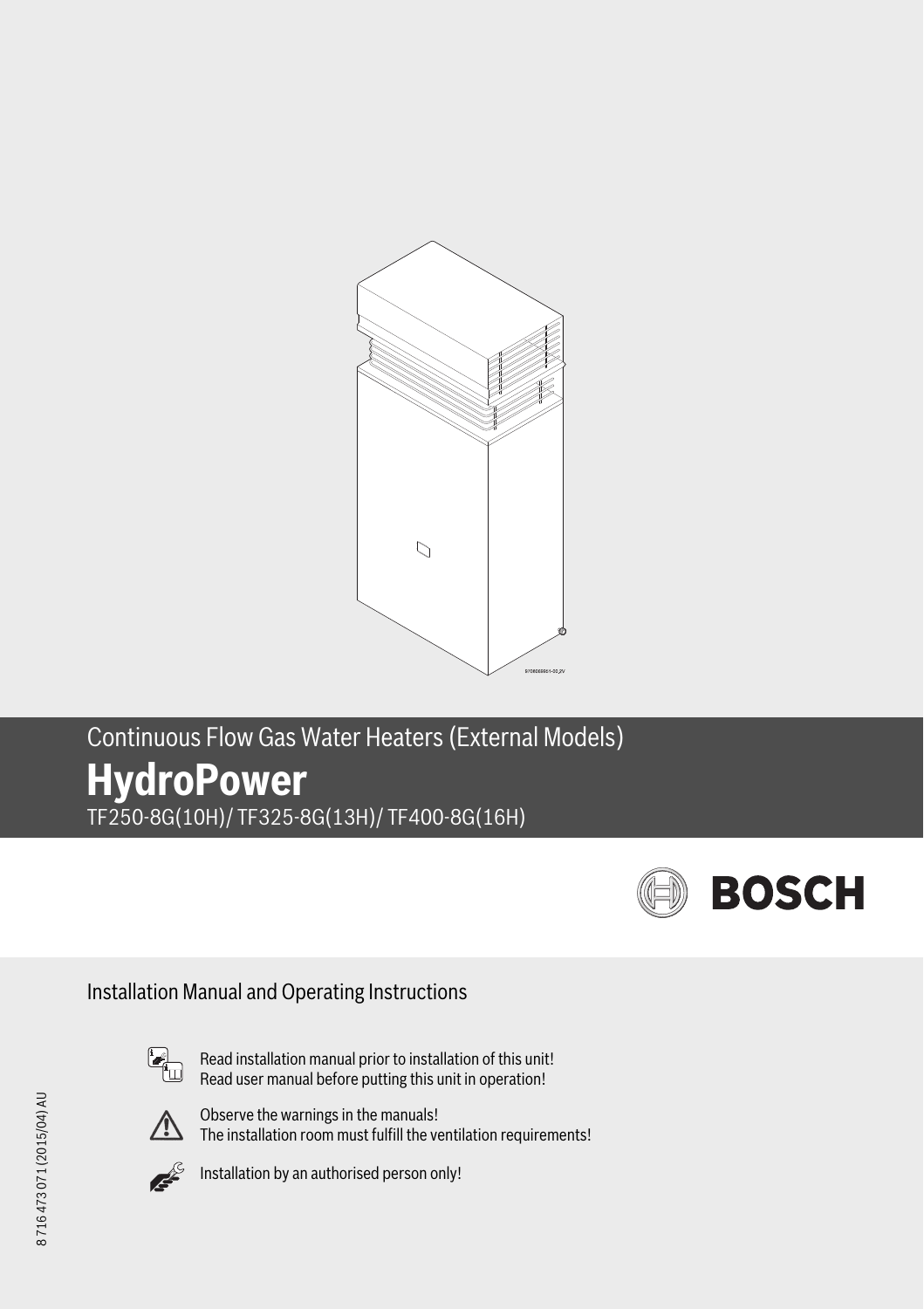# **Table of contents**

|     | Safety information and symbols  3                     |
|-----|-------------------------------------------------------|
| 1.1 |                                                       |
| 1.2 | 3                                                     |
|     | Technical Characteristics and Dimensions  4           |
| 2.1 | General Description  4                                |
| 2.2 | Explanation of Model Code<br>4                        |
| 2.3 | Package contents<br>4                                 |
| 2.4 | Product overview<br>4                                 |
| 2.5 | Description of the Hot Water Unit<br>4                |
| 2.6 | Dimensions<br>6                                       |
| 2.7 | Electrical scheme<br>7                                |
| 2.8 | Technical characteristics<br>$\overline{7}$           |
|     | -8<br>Regulations                                     |
|     | Installation<br>8                                     |
| 4.1 | Important information 9                               |
| 4.2 | Requirements of the installation location . 10        |
| 4.3 | Hot Water Unit mounting  11                           |
| 4.4 | Water connection $\ldots, \ldots, \ldots, \ldots, 12$ |
| 4.5 | Gas connection  12                                    |
| 4.6 | Testing  12                                           |
|     |                                                       |
| 5.1 | Before starting up the heater $\dots\dots\dots$ 12    |
| 5.2 | Remove the front cover 12                             |
| 5.3 |                                                       |
| 5.4 | Burner pressure adjustment  13                        |
| 5.5 | Conversion to a different type of gas  14             |
|     | Operating instructions  14                            |
| 6.1 | Consumer gas adjustment $\dots\dots\dots\dots$ 14     |
| 6.2 | Consumer temperature/flow adjustment . 14             |
|     | Maintenance  15                                       |
|     |                                                       |
|     | Troubleshooting  16                                   |
| 8.1 | Problem/cause/solution  16                            |

**[11 Warranty details . . . . . . . . . . . . . . . . . . . . . . . . . . . . 19](#page-18-0)**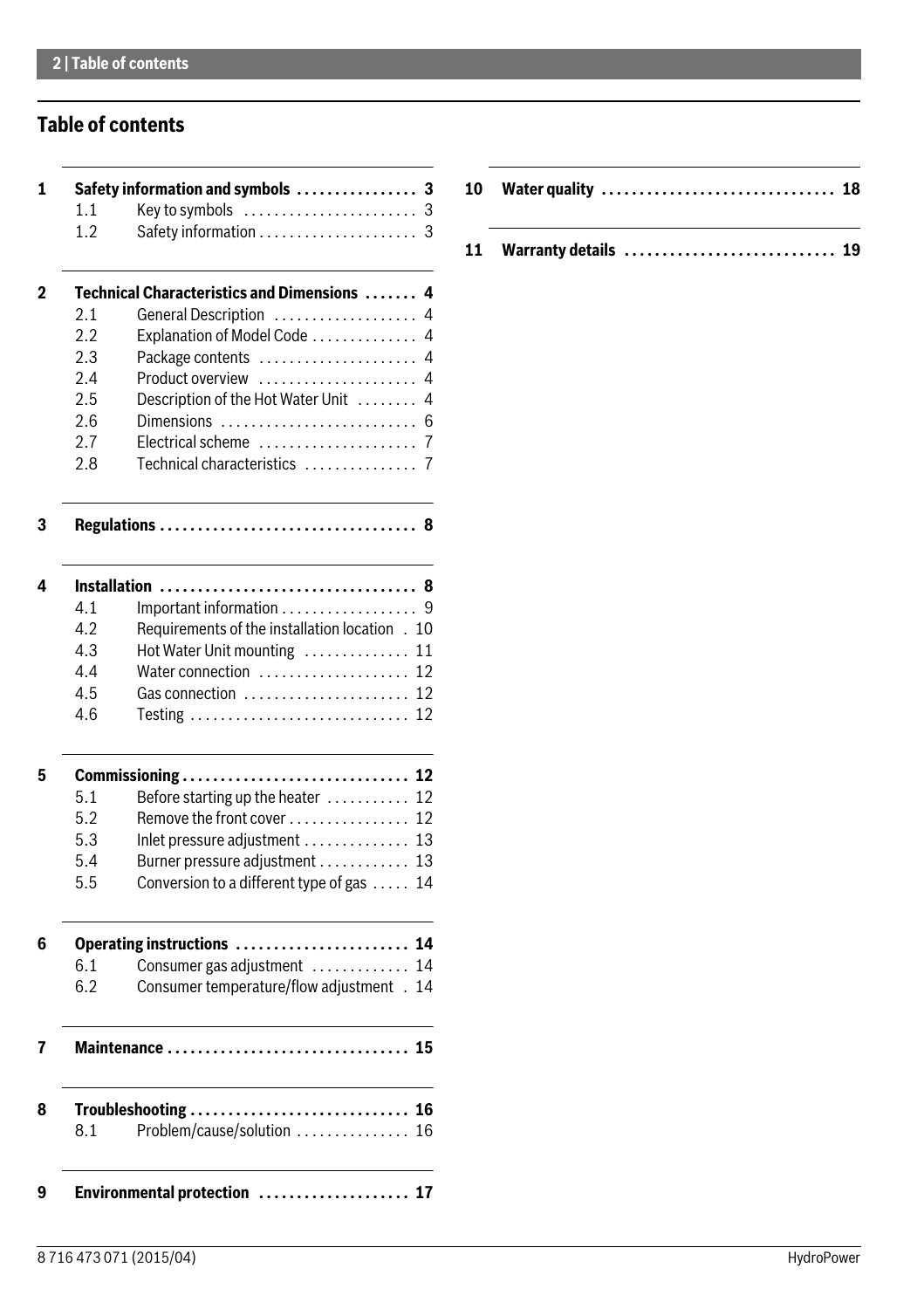# <span id="page-2-0"></span>**1 Safety information and symbols**

# <span id="page-2-1"></span>**1.1 Key to symbols**

### **Warnings**



Warnings in this document are identified by a warning triangle printed against a grey background.

Keywords at the start of a warning indicate the type and seriousness of the ensuing risk if measures to prevent the risk are not taken.

The following keywords are defined and used in this document:

- **NOTICE** indicates a situation that could result in damage to property or equipment.
- **CAUTION** indicates a situation that could result in minor to medium injury.
- **WARNING** indicates a situation that could result in severe injury or death.
- **DANGER** indicates a situation that will result in severe injury or death.

### **Important information**



This symbol indicates important information where there is no risk to people or property.

### **Additional symbols**

| <b>Symbol Explanation</b>                       |
|-------------------------------------------------|
| Step in an action sequence                      |
| Cross-reference to another part of the document |
| List entry                                      |
| List entry (second level)                       |

<span id="page-2-2"></span>*Table 1*

# **1.2 Safety information**

### **If you smell gas:**

- $\triangleright$  Close the gas supply valve to the appliance.
- ▶ Isolate gas supply from gas meter or LPG bottle.
- $\triangleright$  Do not operate any electrical appliances or switches (on/ off).
- ▶ Extinguish other sources of ignition.
- $\triangleright$  Go to a different location and call the gas supplier or an authorised technician in order to check the gas supply.

### **If you notice dark combustion gases or sooting:**

- $\blacktriangleright$  Isolate the Gas supply to the heater.
- Notify an authorised technician.

### **Installation, Assembly and Modifications**

The installation, assembly and modifications to the heater must only be performed by an authorised installer.

### **Maintenance**

- $\blacktriangleright$  The water heater is required to have a service and safety inspection every two years.
- $\blacktriangleright$  The Installer is responsible for the safety and environmental compatibility of the installation.
- $\blacktriangleright$  The Owner/User is responsible for keeping the area around the water heater free from debris.
- $\triangleright$  Safe access to inspect and service the water heater is the responsibilty of the property owner.
- $\triangleright$  Only original spare parts must be used, supplied by an authorised distributor of Genuine Bosch parts.

### **Explosive and highly flammable material**

 $\triangleright$  Do not store or use flammable material (paper, spray cans, solvents, paints, etc) near the heater.

### **Combustion air and surrounding air**

- $\triangleright$  To avoid corrosion, the combustion air and surrounding air must be free from harmful substances.
- $\triangleright$  Do not spray aerosols or use chemicals around the heater unless heater is isolated. (All valves closed).

### **Risk of damage due to operator error**

Operator errors can result in injury and damage to property.

- $\blacktriangleright$  Ensure that children never operate this appliance unsupervised.
- $\blacktriangleright$  Ensure that only personnel who can operate this appliance correctly have access to it.
- $\blacktriangleright$  Refer to the operating and user instructions before adjusting the water heater.

### **To be installed and serviced only by an authorised person**

The "authorised installing person" is responsible for:

- $\triangleright$  Correct installation and commissioning of this appliance.
- $\blacktriangleright$  Ensuring the appliance performs to the specifications stated on the rating label.
- ▶ Demonstrating the operation of the appliance to the customer before leaving.
- $\blacktriangleright$  Handing these instructions to customer.

THIS APPLIANCE IS NOT SUITABLE FOR POOL, SPA POOL OR SOLAR BOOSTER APPLICATION. NOT SUITABLE FOR COMMERCIAL BOOSTING OF A WARM WATER RECIRCULATION SYSTEM.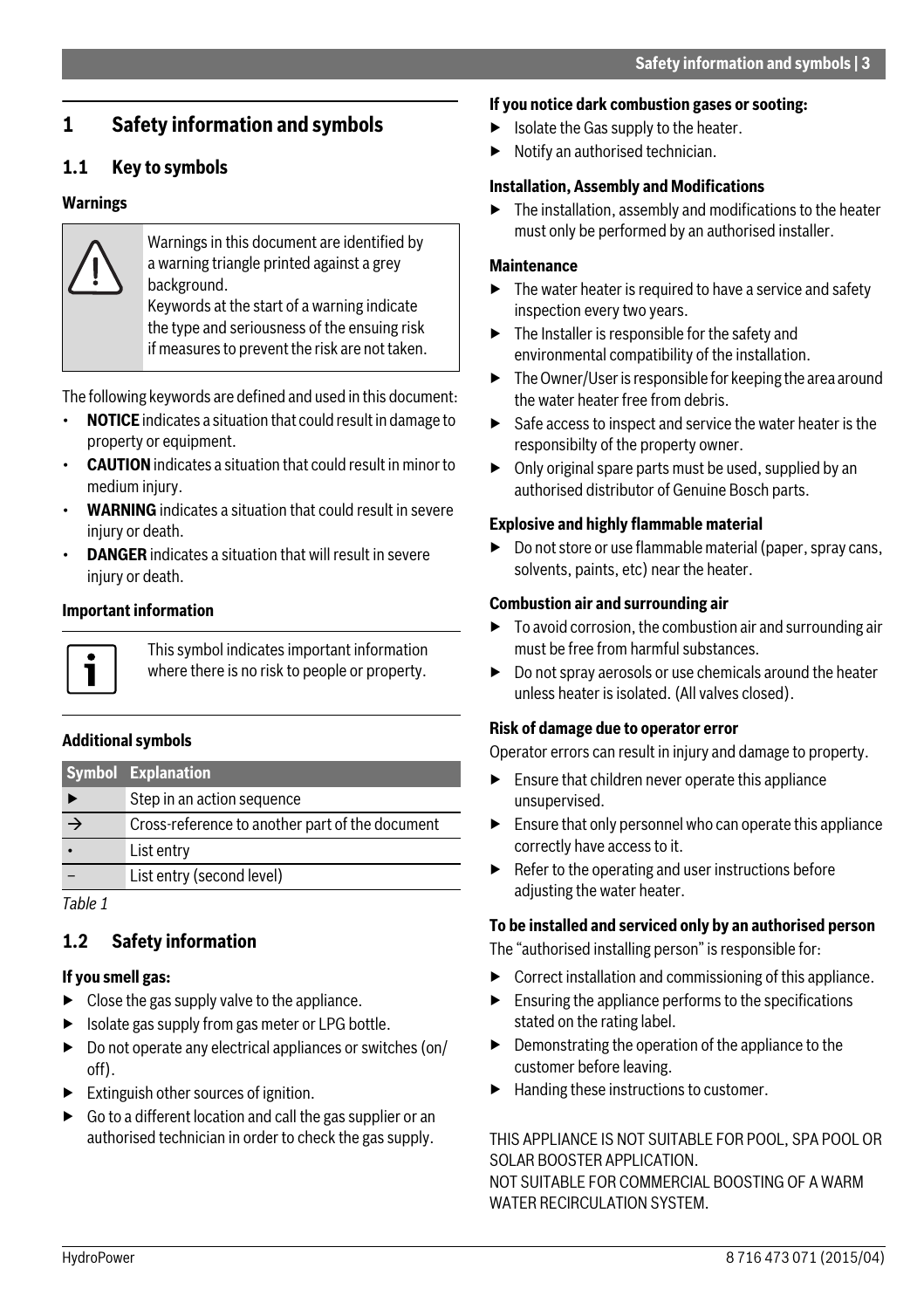# <span id="page-3-0"></span>**2 Technical Characteristics and Dimensions**

### <span id="page-3-1"></span>**2.1 General Description**

| <b>Models</b>   | Bosch Hydropower TF250/325/400     |
|-----------------|------------------------------------|
| <b>Category</b> | CONTINUOUS FLOW                    |
| <b>Type</b>     | <b>GAS - EXTERNAL INSTALLATION</b> |

*Table 2*

### <span id="page-3-2"></span>**2.2 Explanation of Model Code**

| TF (Top Flue) | 250 (10 litres/min<br>@ 25 °C Rise) | G (Hydrogenerator) |
|---------------|-------------------------------------|--------------------|
| TF (Top Flue) | 325 (13 litres/min<br>@ 25 °C Rise) | G (Hydrogenerator) |
| TF (Top Flue) | 400 (16 litres/min<br>@ 25 °C Rise) | G (Hydrogenerator) |

*Table 3*

### <span id="page-3-3"></span>**2.3 Package contents**

- Gas hot water unit
- <span id="page-3-4"></span>**Documentation**

### **2.4 Product overview**

HydroPower Ignition is exclusive to Bosch - it does not require a 240V power supply.

• HydroPower uses the energy created by the water flow to ignite the burner and begin the heating process. The unit only starts when a hot water tap is opened. Once the tap is turned off, the unit turns off.

### <span id="page-3-6"></span><span id="page-3-5"></span>**2.5 Description of the Hot Water Unit**

- Hot Water Unit for external wall-mounting only
- Available in Natural gas or LP gas
- Hydrogenerator produces sufficient energy to ignite and control the heater
	- Water enters the Hydrogenerator
	- The turbine spins with water flow
	- A voltage is generated by the turbine
	- This voltage causes the ignition control unit to light a temporary pilot
	- The water pressure opens the main burner gas valve and the pilot ignites the main burner, the pilot then goes out
	- The water flows through the heat exchanger where it is heated
- Safety devices:
- Flame rod to check for accidental extinction of the burner flame
- Overtemperature switch to prevent overheating.
- Water filter on the inlet water supply

### **Economical**

Only heating water when required, the Bosch range is extremely economical to run.

### **Versatile**

LPG models are particularly popular in country areas, where Natural Gas is not available.

### **Low Temperature Areas**

In areas where the atmospheric temperature may drop to 0 °C for brief periods, the installation of an EXOGEL valve (part number H707 060 151) will minimise the possibility of damage to the appliance if the water freezes.



### **NOTICE:**

This water heater MUST NOT be installed in areas where the temperature remains below 0 °C for extended periods.



*Fig. 1 EXOGEL valve*

- [1] Hot water
- [2] Cold water
- [3] **EXOGEL** valve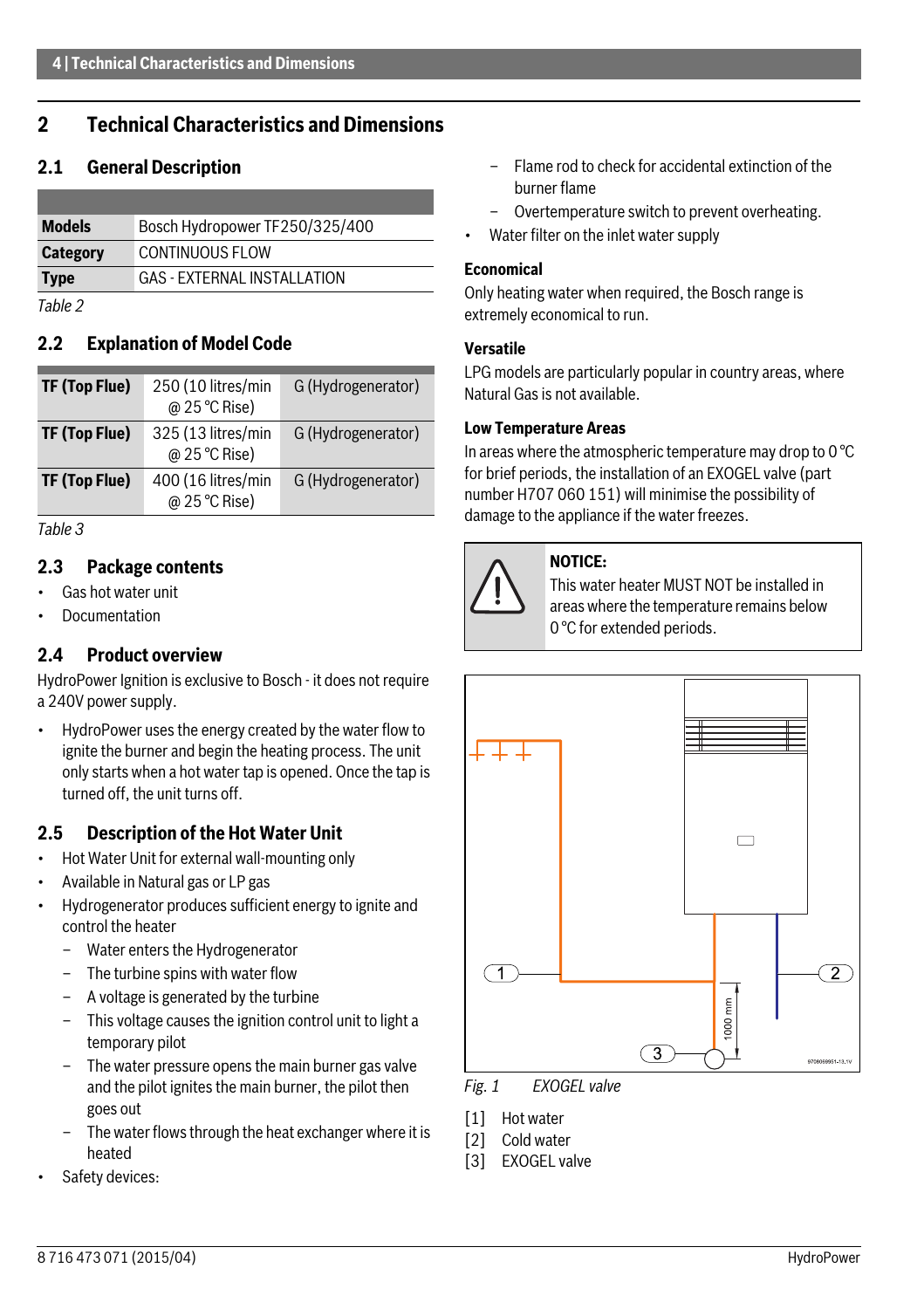### <span id="page-4-0"></span>**Low Flow Rates**

This gas water heater is designed to operate at a minimum flow rate between 3.2 to 4.0 litres per minute. Sufficient flow must be provided to ensure the correct operation of the appliance.

There are various causes of a low flow rate including, but not limited to:

- Low flow tapware
- Flow restrictors/aerators
- Hand held showers
- Poor inlet pressure to property
- Restrictive pipework and/or fittings

Water fixtures with a flow rate of 7.5 litres per min for hand basins and 9 litres per min for shower roses are recommended.

Failure of the unit to operate correctly due to poor flow rate will not be covered by warranty.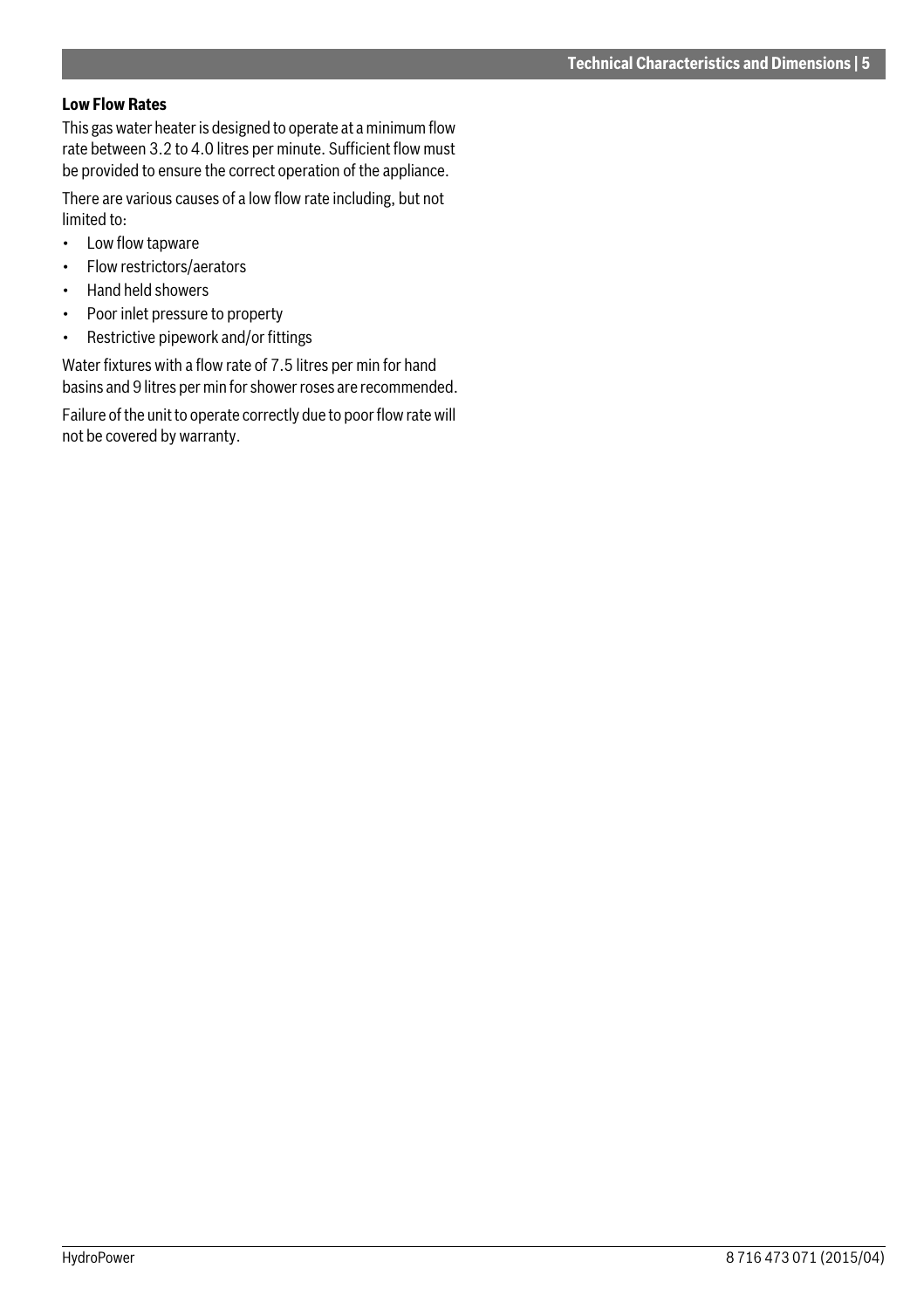# <span id="page-5-0"></span>**2.6 Dimensions**



# *Fig. 2*

- [1] Top flue
- [2] Front cover
- [3] Inspection window
- [4] Wall mounting point
- [5] Cold water inlet
- [6] Gas inlet
- [7] Hot water outlet

| Dimensions (mm) |     |     |     |     |    | Weight (kg) |
|-----------------|-----|-----|-----|-----|----|-------------|
| TF250(10H)      | 405 | 845 | 533 | 240 | 68 |             |
| TF325(13H)      | 405 | 845 | 533 | 240 | 68 | າາ          |
| TF400(16H)      | 460 | 936 | 533 | 240 | 82 | 25          |

*Table 4 Dimensions*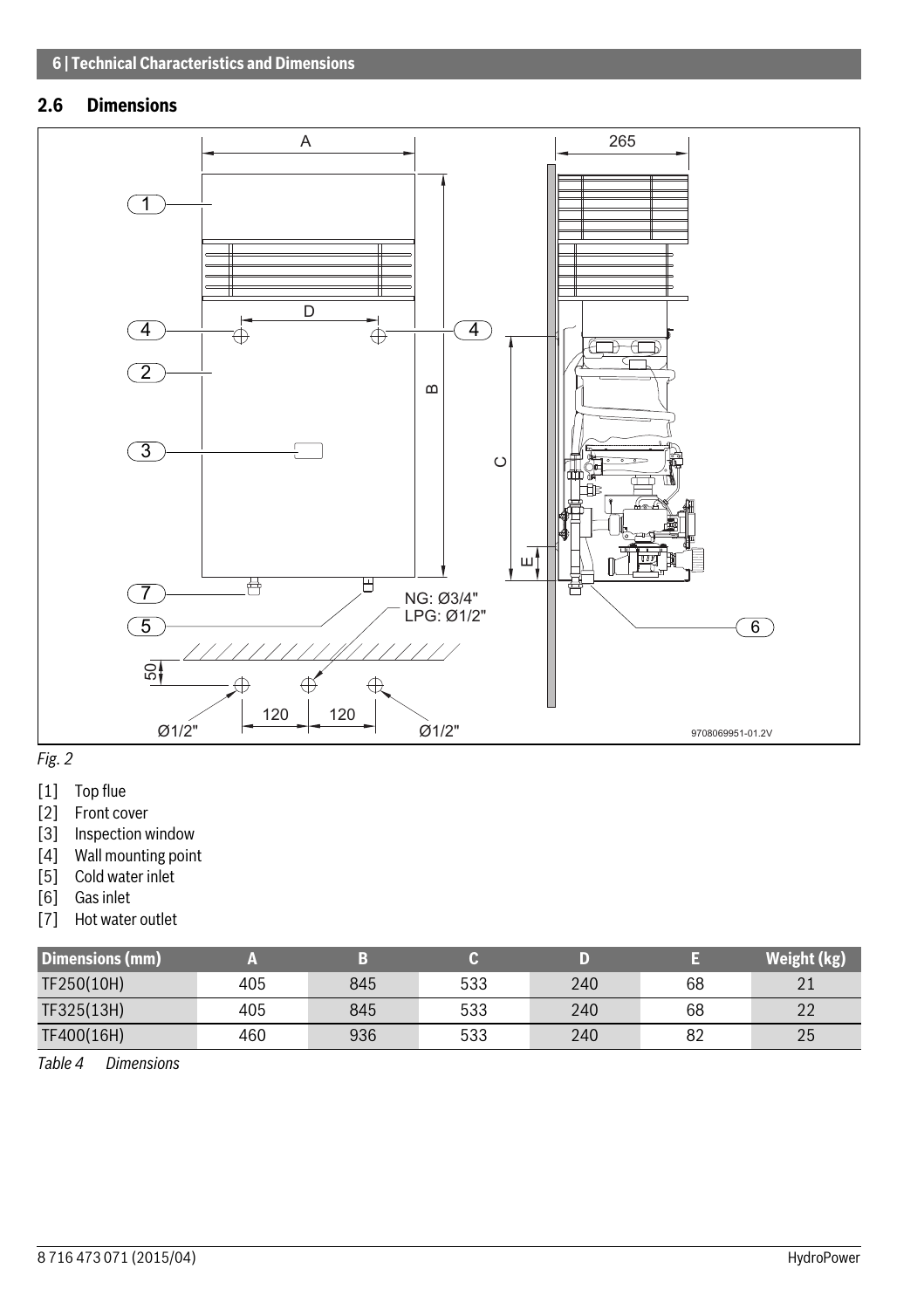# <span id="page-6-0"></span>**2.7 Electrical scheme**



# *Fig. 3*

- [1] Main Solenoid Valve
- [2] Diaphragm Switch<br>[3] Pilot Solenoid Valv
- [3] Pilot Solenoid Valve<br>[4] Ionisation electrode
- Ionisation electrode (Flame Rod)
- [5] Ignition electrode (Spark Electrode)
- [6] Temperature limiter [7] Hydrogenerator
- [8] LED (green)
- [9] LED (red)

# <span id="page-6-1"></span>**2.8 Technical characteristics**

| <b>Technical characteristics</b>                    | <b>Units</b> | <b>TF250H/10H</b> | TF325H/13H            | <b>TF400H / 16H</b> |  |  |
|-----------------------------------------------------|--------------|-------------------|-----------------------|---------------------|--|--|
| <b>Gas Consumption</b>                              |              |                   |                       |                     |  |  |
| Nominal Gas Consumption                             | MJ/h         | 79                | 104                   | 130                 |  |  |
| <b>Supply pressure flowing</b>                      |              |                   |                       |                     |  |  |
| Natural gas (When operating)                        | kPa          | 1.13              | 1.13                  | 1.13                |  |  |
| LP gas (When operating)                             | kPa          | 2.75              | 2.75                  | 2.75                |  |  |
| Number of injectors                                 |              | 12                | 14                    | 18                  |  |  |
| Water data                                          |              |                   |                       |                     |  |  |
| Maximum permissible pressure (Static)               | kPa          | 800               | 800                   | 800                 |  |  |
| Temperature selector in fully clockwise position    |              |                   |                       |                     |  |  |
| Temperature rise (Above incoming water temperature) | °C           | 50                | 50                    | 50                  |  |  |
| Water flow range (Litres per minute)                | 1/min        | $3.2$ to 5        | $3.2 \text{ to } 6.5$ | $3.2$ to $8$        |  |  |
| Minimum operating water pressure                    | kPa          | 30                | 40                    | 50                  |  |  |
| Minimum constant water pressure for minimum flow    | kPa          | 60                | 100                   | 130                 |  |  |
|                                                     |              |                   |                       |                     |  |  |

<span id="page-6-2"></span>*Table 5*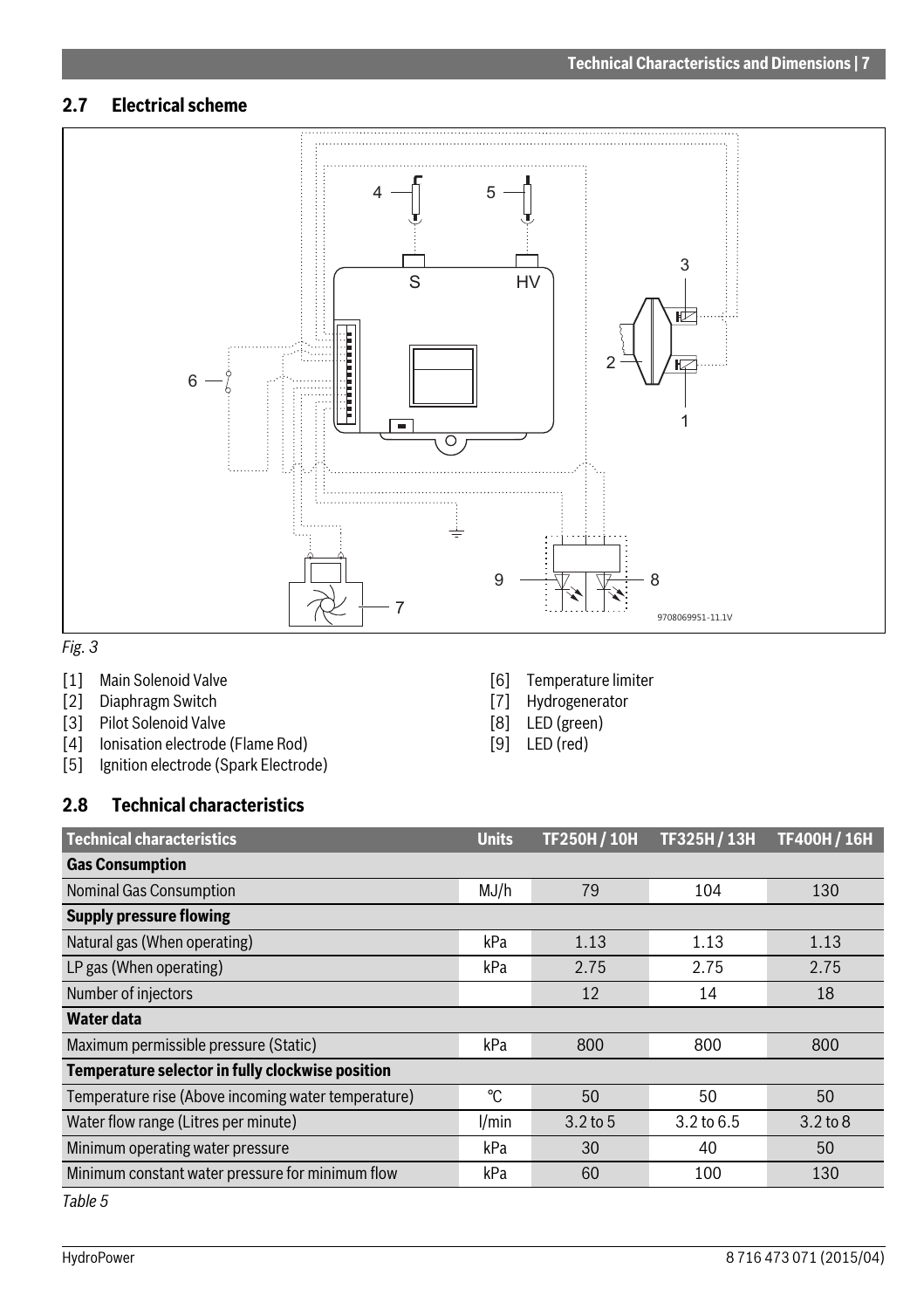### **8 | Regulations**

| <b>Technical characteristics</b>                      | <b>Units</b> |         | TF250H / 10H TF325H / 13H | <b>TF400H / 16H</b> |
|-------------------------------------------------------|--------------|---------|---------------------------|---------------------|
| Temperature selector in fully anti-clockwise position |              |         |                           |                     |
| Temperature rise (Above incoming water temperature)   | ∘∩           | 25      | 25                        | 25                  |
| Water flow range (Litres per minute)                  | l/min        | 4 to 10 | 4 to 13                   | 4 to 16             |
| Minimum operating water pressure                      | kPa          | 45      | 45                        | 45                  |
| Minimum constant water pressure for maximum flow      | kPa          | 100     | 140                       | 170                 |

*Table 5*

# <span id="page-7-0"></span>**3 Regulations**

All local by-laws and regulations pertaining to installation and use of gas appliances must be observed.

This appliance must be installed in accordance with the manufacturers installation instructions, AS/NZS5601, AS/ NZS3500 and all Local Building & Gas fitting regulations.

This appliance must not be installed indoors or in an enclosed space. This appliance is approved for outdoor installation only. Do not install this appliance with any modification or alteration.

Failure to install this appliance in accordance with these installation instructions will void the warranty and may create an unsafe situation.

# <span id="page-7-1"></span>**4 Installation**



### **DANGER:**

This appliance must not be installed indoors or in an enclosed space in accordance with AS/NZS5601.

**DANGER:** Explosion Risk!

▶ Always turn off the gas valve before carrying out any work on components which carry gas.



**DANGER:** Appliance malfunction! This appliance must be installed with no obstructions to air entry openings at the front, rear, side, or top.

▶ Periodic checking of openings to ensure no blockage or obstruction of the air openings from plants, debris, or insects must be carried out.



**NOTICE:** Property damage! If the appliance is to be installed on a combustible surface:

Use a heat shield as per AS/NZS5601 accessory 9 708 061 400.ZG1 ( $\rightarrow$  Fig[. 4\)](#page-7-2).



### <span id="page-7-2"></span>*Fig. 4 Heat shield*



The installation and the initial startup are to be carried out only by an authorised person.



Not suitable for pool, spa pool, or solar booster application. Not suitable for commercial boosting of a warm water recirculation system.



This appliance should only be installed in applications where incoming cold water temperature does not exceed 40 °C.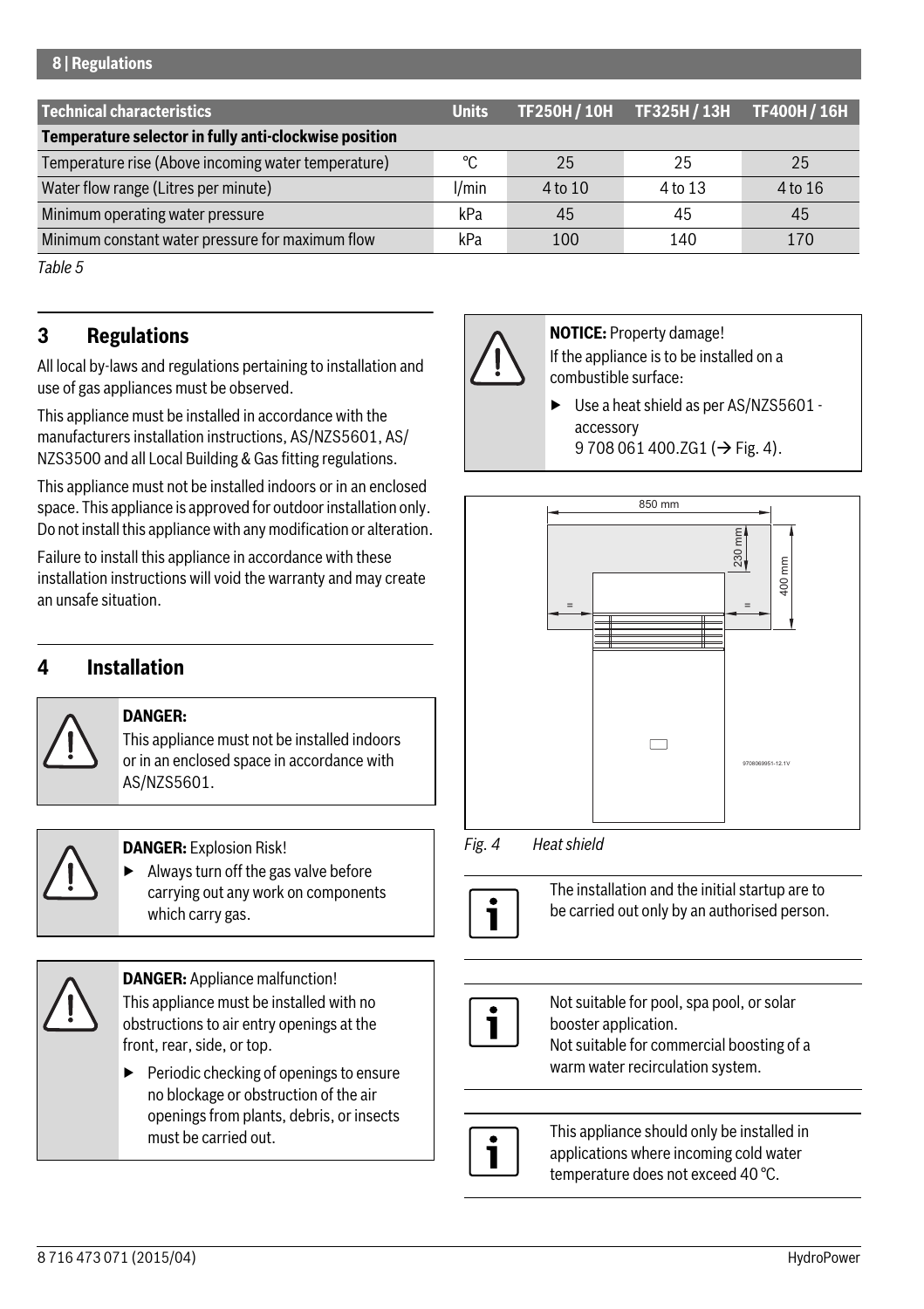

Minimum water supply pressure must meet the requirements set out in tabl[e 5.](#page-6-2) Water fixtures with a flow rate of 7.5 litres per min for hand basins and 9 litres per min for shower roses are recommended.



To reduce the chance of corrosion, installation in a marine environment should be avoided. Premature corrosion due to the installation environment would not be covered by warranty.



All gas appliances require adequate air intake to ensure correct combustion. Insects and dirt ingress may affect combustion causing sooting. If you notice sooting from the flue outlet the unit would require servicing.

Pest and dirt ingress is not covered by the manufacturers warranty.

# <span id="page-8-0"></span>**4.1 Important information**

- $\triangleright$  Determine most suitable location for the appliance. Install only on an external wall as close as possible to the most frequently used hot water outlet. If the unit is to be installed on a combustible surface, use a heat shield. (part number 9708 061 400.ZG1). Allow a minimum air gap of 10mm between the flue and the heat shield.
- $\blacktriangleright$  Ensure the mounting structure is capable of supporting the weight of the appliance once installed. Secure the appliance to the wall using fixings suitable for the weight of the appliance and the wall material.
- $\blacktriangleright$  As the water temperature at the outlet may exceed 50 °C, a temperature limiting device (such as a tempering valve) must be fitted to pipework feeding sanitary fixtures used for the purpose of personal hygiene as per AS3498.
- ▶ Install gas and water isolation valves as close as possible to the heater. Only use gate valve or full flow ball valve (fixed mechanism type) for cold water.
- $\blacktriangleright$  Check the cold water supply pressure to ensure it meets the required supply pressure for the appliance.  $\rightarrow$ tabl[e 5\)](#page-6-2).
- $\blacktriangleright$  If the inlet water pressure exceeds 800 kPa, a pressure limiting valve (500 kPa) MUST be fitted. The preferable location for the pressure limiting valve is at the water meter.
- $\blacktriangleright$  Where the pressure limiting valve is less than 3 metres from the hot water unit, it must be fitted in conjunction with a cold water expansion valve (700 kPa), between the water heater and the pressure limiting valve.
- $\blacktriangleright$  Failure to comply with this requirement may void the warranty.
- Refer to AS/NZS5601 for the relevant gas pipe sizing.
- After finishing the gas piping system, the pipes must be thoroughly purged and leak tested. This test must be performed with the gas isolation valve of the appliance closed.
- Ensure the gas pressure and flow through the regulator are appropriate for the consumption of the heater (à table [5](#page-6-2)). Refer to AS/NZS5601 and AS3500.1 for the relevant pipe size.

**Note:** Incorrect pipe sizing or gas supply pressure may cause the appliance to underperform. Service calls for incorrect pipe sizing and/or gas pressure, will NOT be covered under warranty.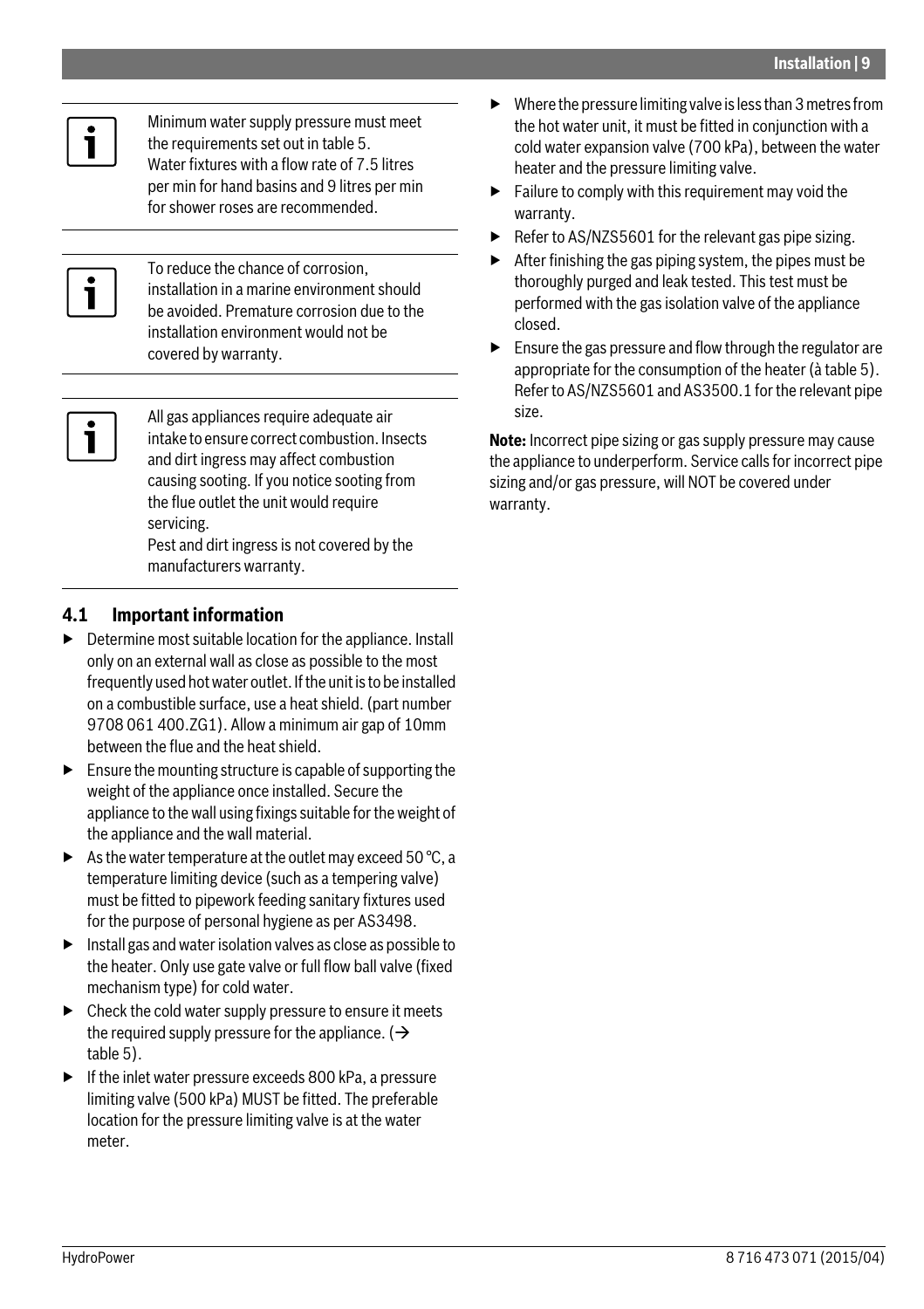# <span id="page-9-0"></span>**4.2 Requirements of the installation location**

- Comply with the specific instructions for each State.
- Install the appliance in an outdoor location where it will not be exposed to temperatures below zero.
- Install the appliance in accordance with the minimum installation clearances indicated in Fig. [5](#page-9-1), according to AS5601.
- The gas heater must not be installed over a heat source.
- Do not obstruct the openings at top, bottom and rear of appliance.
- Maximum of 2 meters from the ground to the base of the appliance.
- Top and bottom areas must be clear from any obstacles at least 30 cm.



<span id="page-9-1"></span>*Fig. 5 Minimum clearances (use as a guide only, always refer to AS/NZS5601)*

- [D] Openable Door
- [T] Flue terminal
- [M] Gas meter
- [I] Mechanical air inlet
- [P] Electricity meter or fuse box
- [W] Openable window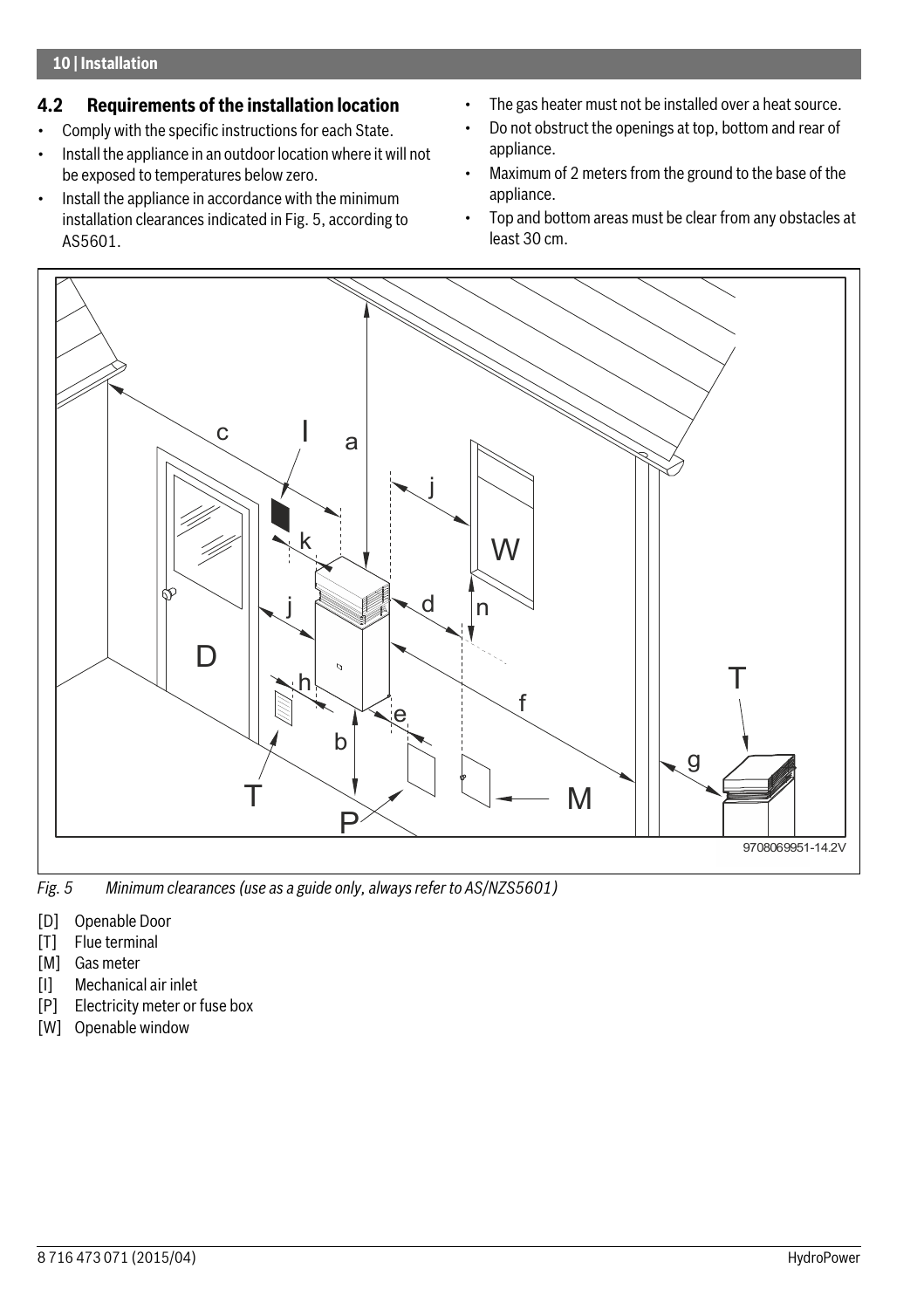<span id="page-10-1"></span>

|              |                                                                                                                                                                        | <b>Minimum</b>  |
|--------------|------------------------------------------------------------------------------------------------------------------------------------------------------------------------|-----------------|
| Ref.         | <b>Item</b>                                                                                                                                                            | clearances (mm) |
| a            | Below eaves, balconies and other projections:                                                                                                                          |                 |
|              | - Appliances over 50 MJ/h input                                                                                                                                        | 500             |
| $\mathsf{b}$ | From the ground, above a balcony or other surface $1$                                                                                                                  | 300             |
| $\mathsf{C}$ | From a return wall or external corner <sup>1)</sup>                                                                                                                    | 500             |
| d            | From a gas meter (M) (see 5.11.5.9 of AS/NZS5601 for vent terminal location of regulator)                                                                              | 1000            |
| e            | From an electricity meter or fuse box [P]                                                                                                                              | 500             |
| $\mathsf{f}$ | From a drain pipe or soil pipe                                                                                                                                         | 150             |
| g            | Horizontally from any building structure <sup>1)</sup> or obstruction facing a terminal                                                                                | 500             |
| h            | From any other flue terminal, cowl, or combustion air intake $[T]$ <sup>1)</sup>                                                                                       | 500             |
| j.           | Horizontally from an openable window, door, non-mechanical air inlet, or any other opening into a building with the<br>exception of sub-floor ventilation [W] [D] [T]. |                 |
|              | - Appliances up to 150 MJ/h input                                                                                                                                      | 500             |
| $\mathsf{k}$ | From a mechanical air inlet, including a spa blower [1]                                                                                                                | 1500            |
| $\mathsf{n}$ | Vertically below an openable window, non-mechanical air inlet, or any other opening into a building with the exception of<br>sub-floor ventilation [W] [T]             |                 |
|              | - Appliances over 50 MJ/h input and up to 150 MJ/h input                                                                                                               | 1000            |

### *Table 6*

1) Unless appliance is certified for closer installation

### **Combustion gases**



Observe/comply with the minimum clearances as in AS/NZS5601.

### <span id="page-10-0"></span>**4.3 Hot Water Unit mounting**

 $\blacktriangleright$  Fix the appliance vertically, using the fixings appropriate for the wall material and appliance weight.



Draw a cross in the wall ( $\rightarrow$  Fig[. 6,](#page-10-2) [A]) to identify the appliance upper right corner positioning.



<span id="page-10-2"></span>*Fig. 6 Heater mounting*

[A] Appliance upper right corner position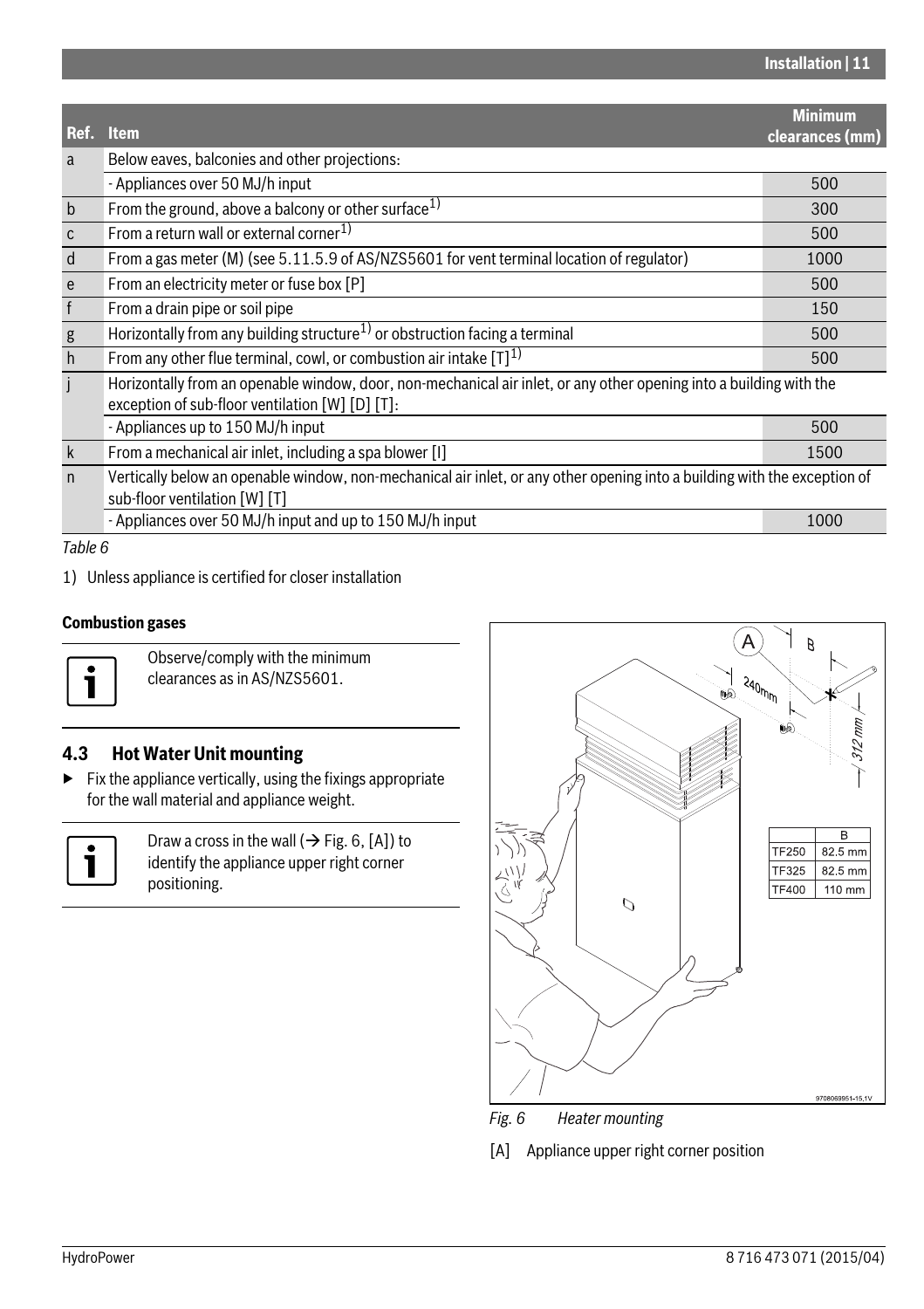

### **CAUTION:**

Never rest the gas heater on the water or gas connections.

# <span id="page-11-0"></span>**4.4 Water connection**

Purge the water pipes before connection, because the presence of dirt may reduce the flow and, in extreme cases, cause a blockage.

- $\blacktriangleright$  Identify the cold water pipe and the hot water pipe, so as to avoid any possible cross-connection.
- ▶ Check and ensure water filter cleanness.



*Fig. 7 Water connection*

- [A] Hot Water Outlet
- [B] Cold Water Inlet



### **CAUTION:**

**DANGER:** 

Isolating valve on the water inlet line must be a Gate or ¼ turn full flow Ball Valve. A Stop Valve, Duo Valve or Non-Return Valve must not be fitted.

# <span id="page-11-1"></span>**4.5 Gas connection**



### If local regulations are not followed, a fire or explosion could result causing property damage, personal injury, or loss of life.

Size gas supply as per AS/NZS5601. Incorrect gas pipe sizing will not be covered by the warranty.

### **Gas regulator**

The appliance is supplied with a gas pressure regulator already installed. A regulator must be fitted to LPG cylinders to supply

the correct pressure to the appliance regulator. The gas pressures require setting upon installation.



Open all water and gas isolation valves.

▶ Purge the pipes.

# <span id="page-11-2"></span>**4.6 Testing**

 $\blacktriangleright$  Turn on the gas and water valves and check all connections for leaks. If all connections are sound then follow procedures set out in Sectio[n 5](#page-11-6) for adjustment of Gas Pressures to complete appliance commissioning.

# <span id="page-11-6"></span><span id="page-11-3"></span>**5 Commissioning**

# <span id="page-11-4"></span>**5.1 Before starting up the heater**

### **CAUTION:**

Initial startup must be performed by an authorised gas fitter who will provide the customer with all the necessary information for optimum operation of the gas heater.

# <span id="page-11-5"></span>**5.2 Remove the front cover**

▶ Loosen the two knurled screws located on the rear side of the front panel.



*Fig. 8 Front cover removal*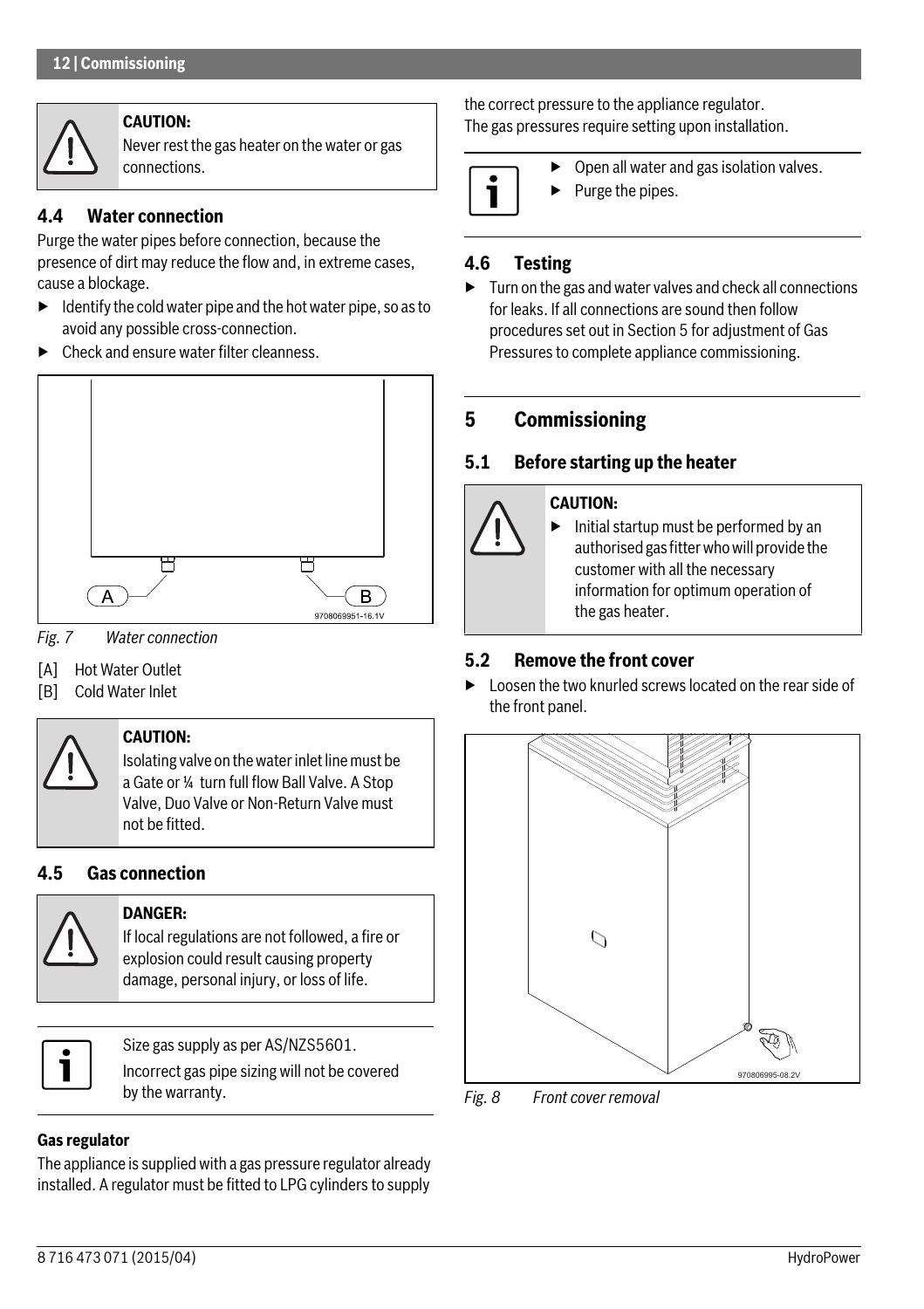### <span id="page-12-0"></span>**5.3 Inlet pressure adjustment**



#### **DANGER:**

The following procedures must only be performed by a qualified technician.

Gas pressure adjustment (commissioning) MUST be carried out upon installation.

- ▶ Check the gas indicated on the rating plate and front cover label is the same as the gas to which the heater is connected.
- $\blacktriangleright$  Loosen the pressure test point screw on the left hand side of the gas valve (Fig. [10](#page-13-4), [A]) and attach a manometer.

Static Pressures should be greater than or equal to the figures in table [7](#page-12-2).

Adjust the appliance regulator to achieve the figures in tabl[e 7](#page-12-2)  with the unit operating and all hot water taps open for full water flow through the unit.

If the operating inlet pressure cannot be achieved there may be an issue with the gas supply meter (NG), cylinder regulator (LPG), or pipe sizing (Ref AS/NZS5601). This must be resolved before proceeding.

Remove manometer and tighten test point screw.



Measurements should be made with unit operating with all hot water taps opened to achieve maximum water flow through the unit.

If possible all other gas appliances (ducted heating etc.) should be operating at the same time.

|                                |           | <b>Natural gas</b> | LP gas |
|--------------------------------|-----------|--------------------|--------|
|                                | TF250/10H |                    |        |
| <b>Inlet Pressure</b><br>(kPa) | TF325/13H | 1.13               | 2.75   |
|                                | TF400/16H |                    |        |

<span id="page-12-2"></span><span id="page-12-1"></span>*Table 7 Inlet pressure*

### **5.4 Burner pressure adjustment**

- $\triangleright$  Loosen the burner test point captive screw ( $\rightarrow$  Fig. [9](#page-12-3) [D]).
- $\triangleright$  Connect a manometer to the burner pressure measuring point.



<span id="page-12-3"></span>*Fig. 9 Burner pressure measurement point*

#### **Maximum gas flow adjustment**

- $\blacktriangleright$  Turn on the water heater with the gas control slide set to the Right (maximum gas flow).
- $\blacktriangleright$  Ensure the water control knob is fully open (anticlockwise).
- $\blacktriangleright$  Adjust appliance regulator to the maximum burner pressure figure on the rating plate (See tabl[e 8](#page-12-4) below).
- $\blacktriangleright$  Turn the water control knob fully clockwise and check that the burner pressure does not exceed the maximum.

|                                      |           | <b>Natural gas</b> | LP gas |
|--------------------------------------|-----------|--------------------|--------|
|                                      | TF250/10H | 0.89               | 2.60   |
| <b>Max. Burner</b><br>Pressure (kPa) | TF325/13H | 0.84               | 2.60   |
|                                      | TF400/16H | 0.78               | 2.60   |

<span id="page-12-4"></span>*Table 8 Maximum burner pressure*

#### **Minimum gas flow adjustment**

- $\triangleright$  With the heater operating, move the gas selector to the Left (minimum gas position).
- $\blacktriangleright$  Ensure the water control knob is fully closed (clockwise).
- Open various hot water taps.
- $\triangleright$  Using the adjusting screw (Fig[. 11](#page-13-5), [B]) to adjust the gas pressure to the values indicated in table [9](#page-13-6).
- Close the hot water taps.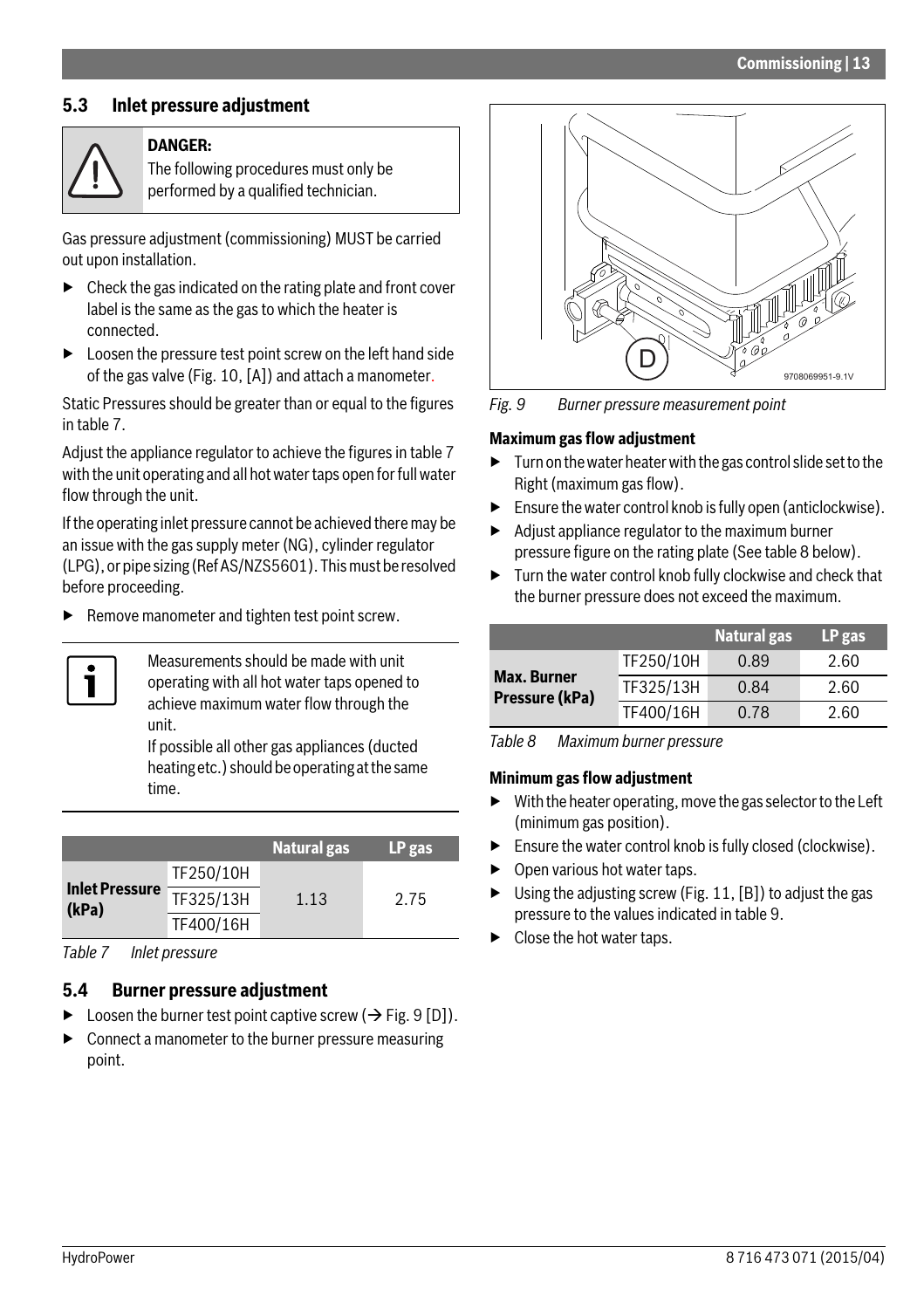#### **14 | Operating instructions**

 $\blacktriangleright$  Remove manometer and tighten test point screw.



<span id="page-13-4"></span>*Fig. 10 Gas pressure measurement point*



<span id="page-13-5"></span>*Fig. 11 Minimum gas flow adjusting screw*

|                                     |           | <b>Natural gas</b> | LP gas |
|-------------------------------------|-----------|--------------------|--------|
|                                     | TF250/10H |                    |        |
| <b>Min Burner</b><br>Pressure (kPa) | TF325/13H | 0.30               | 0.64   |
|                                     | TF400/16H |                    |        |

<span id="page-13-6"></span>*Table 9 Minimum burner pressure*

# <span id="page-13-0"></span>**5.5 Conversion to a different type of gas**

It is not recommended to convert these units to a different type of gas.

# <span id="page-13-1"></span>**6 Operating instructions**

# <span id="page-13-2"></span>**6.1 Consumer gas adjustment**

For lower water temperature (Fig. [12](#page-13-7)).

Slide to the left will give lower water temperature and use less gas.



### <span id="page-13-7"></span>*Fig. 12*

For higher water temperature (Fig[. 13\)](#page-13-8).

Slide to the right will give higher water temperature but use more gas.



<span id="page-13-8"></span>

### <span id="page-13-3"></span>**6.2 Consumer temperature/flow adjustment**

▶ Turn anti-clockwise Increases flow and decreases water temperature (Fig. [14](#page-13-9)).



<span id="page-13-9"></span>

▶ Turn clockwise. Decreases flow and increases water temperature.

Regulating the temperature to the minimum required value reduces energy consumption.

The LED light is not normally visible with the cover on, however the green LED indicates that the appliance has detected a flame and is operating correctly.

If the red LED is flashing this indicates a fault condition and should be investigated by a qualified technician.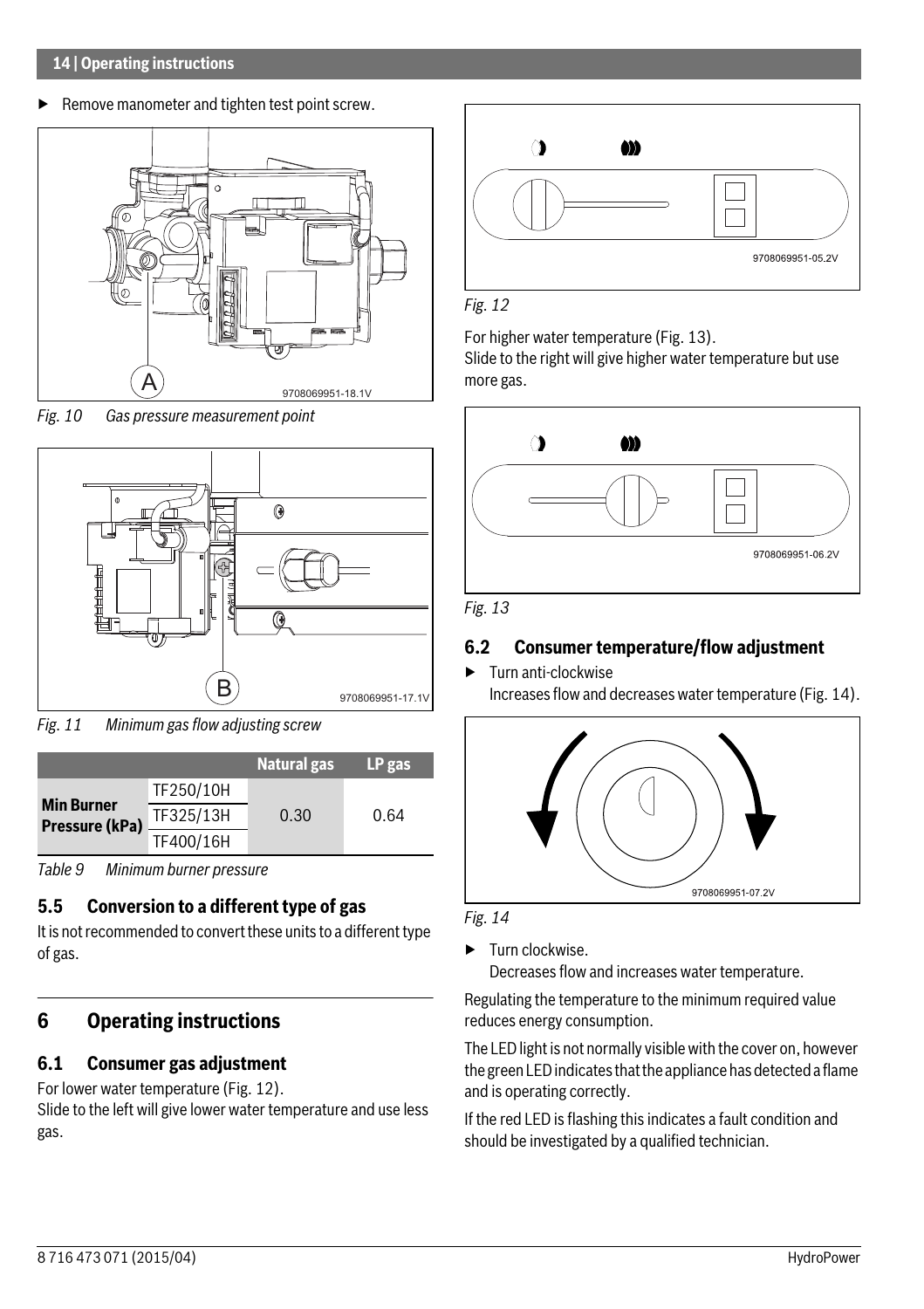# <span id="page-14-0"></span>**7 Maintenance**

To ensure ongoing performance and safety, we require the appliance be serviced every two years.



### **DANGER:**

Failure to perform maintenance procedures can lead to appliance malfunction, errors, service calls and loss of manufacturers warranty.

- ▶ Your appliance should only be attended by a Bosch authorised service agent.
- ▶ Only use original replacement parts.



Maintenance must only be performed by a qualified technician. Maintenance information is contained in a service manual available to licenced technicians upon request from Bosch.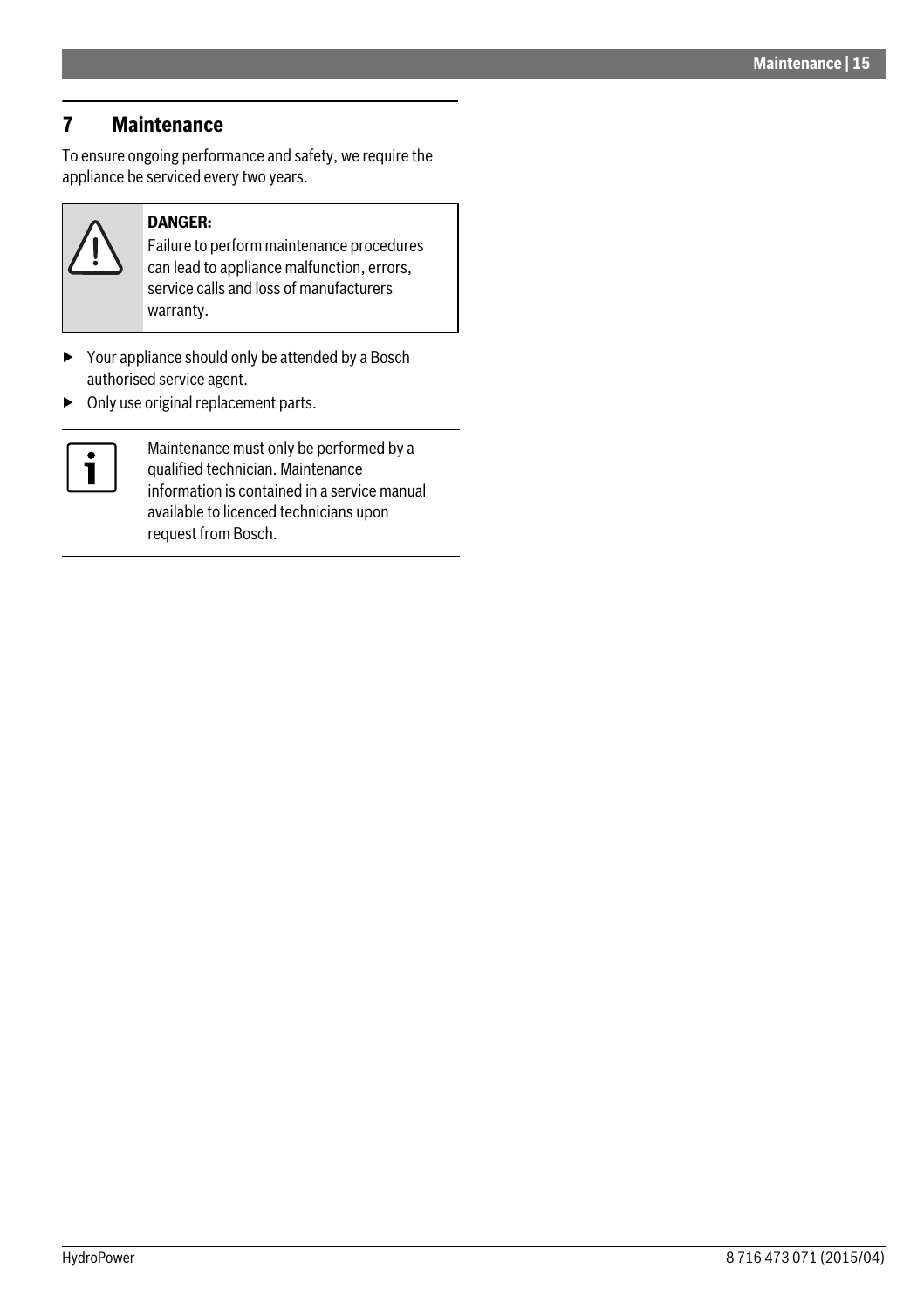# <span id="page-15-0"></span>**8 Troubleshooting**

### <span id="page-15-1"></span>**8.1 Problem/cause/solution**

Assembly, maintenance, and repairs must be performed by qualified technicians only. The following chart offers possible solutions to problems.

In most instances it is advisable to have a technician attend and inspect the appliance. Some further trouble shooting advice may be found at http://www.bosch-climate.com.au

| Problem                                                                                                   | <b>Cause</b>                                                                                                                     | <b>Solution</b>                                                                                                                                                                                                                                      |
|-----------------------------------------------------------------------------------------------------------|----------------------------------------------------------------------------------------------------------------------------------|------------------------------------------------------------------------------------------------------------------------------------------------------------------------------------------------------------------------------------------------------|
| Fluctuation in hot water temperature.                                                                     | Insufficient flow through the hot water<br>unit.                                                                                 | Increase water flow by opening multiple<br>hot taps.<br>If fluctuation ceases then check for<br>blockages, aerators dirty etc.                                                                                                                       |
|                                                                                                           | Tapware does not give sufficient flow<br>$(\rightarrow$ section 2.5, Low Flow Rates).                                            | Change tapware to meet requirements.                                                                                                                                                                                                                 |
| Unit not working. (No Hot Water).                                                                         | Locked out due to failure to ignite.<br>The ignition will lock out after 20 seconds<br>if a flame is not established.            | Turn off all hot water taps and retry.<br>If unit still does not work - isolate valves at<br>unit for 20 seconds. Open valves and<br>retry.<br>If unit still fails to ignite refer to qualified<br>technician.                                       |
| Unit not working after change in Gas<br>Supply (Maintenance work on Mains or<br>change of LPG cylinders). | Air in gas lines.                                                                                                                | Turn on hot water tap inside house.<br>Isolate water valve at unit for 20 seconds.<br>Open valve and check if unit lights.<br>Repeat this operation 3-4 times, if unit<br>still fails to ignite call your Gas Retailer or<br>a qualified technician. |
| Not hot enough.                                                                                           | Insufficient Natural Gas supply.<br>Consumer gas and water controls.<br>Gas Cylinders may be empty / undersized                  | Requires a service technician to inspect<br>and test gas supply pressures /<br>recommission.<br>Adjust gas and water controls.                                                                                                                       |
| Smell of gas.                                                                                             | (45kg cylinders recommended for LPG).<br>Gas leak.                                                                               | Isolate Gas supply to hot water unit/                                                                                                                                                                                                                |
|                                                                                                           |                                                                                                                                  | premises.<br>Call your Gas Retailer or a qualified<br>technician.                                                                                                                                                                                    |
| Temperature too hot in Summer.                                                                            | Incoming water temperature has<br>increased with the ambient temperature<br>and Gas control is on hot position (Fully<br>right). | Adjust Water and Gas controls at the unit<br>to achieve desired temperature.                                                                                                                                                                         |
| Temperature too cold in Winter.                                                                           | Incoming water temperature has<br>decreased with the ambient<br>temperature. Gas control is on warm<br>position (Fully Left).    | Adjust Water and Gas controls at the unit<br>to achieve desired temperature.                                                                                                                                                                         |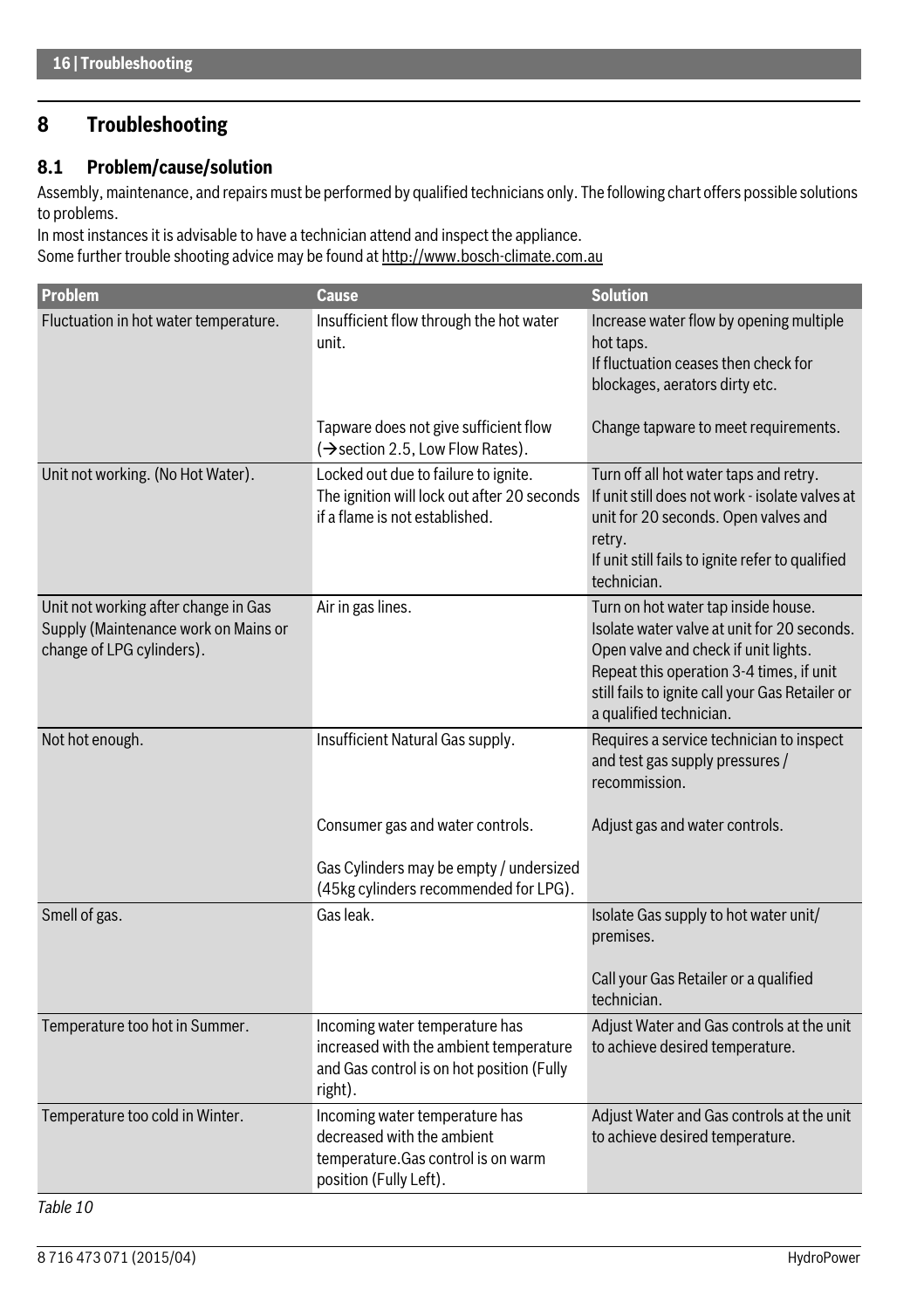| <b>Problem</b>                                                                                   | <b>Cause</b>                                                                                                                                                  | <b>Solution</b>                                                                                                                                                                                                                                                                                                                                                                                                |
|--------------------------------------------------------------------------------------------------|---------------------------------------------------------------------------------------------------------------------------------------------------------------|----------------------------------------------------------------------------------------------------------------------------------------------------------------------------------------------------------------------------------------------------------------------------------------------------------------------------------------------------------------------------------------------------------------|
| Reduced water flow.                                                                              | Insufficient water supply pressure.<br>Dirty taps or mixers.<br>Water valve blocked (filter).<br>Heat exchanger blocked (limescale).                          | Requires a service technician to inspect<br>and test water supply pressures, and<br>water components of the hot water unit.                                                                                                                                                                                                                                                                                    |
| Unit makes a loud bang when igniting.                                                            | Explosive ignition is not normal<br>behaviour.                                                                                                                | Call a qualified technician.                                                                                                                                                                                                                                                                                                                                                                                   |
| Presence of soot/black marks observed at This is not normal behaviour.<br>top of flue / on wall. | This is normally caused by blockages in<br>the burner causing poor combustion.                                                                                | All gas appliances require adequate air<br>flow for proper combustion. The ingress<br>of insects or dirt into the unit are not<br>covered by warranty as a manufacturing<br>fault is not present. The unit will need<br>cleaning and servicing at the owners' cost.                                                                                                                                            |
|                                                                                                  | One of the causes of blockages is insects<br>blocking burner orifices, this cannot be<br>avoided as adequate air flow is required<br>for complete combustion. | To minimise the chance of the issue<br>recurring, a surface type insecticide can<br>be used with care, consultation with a<br>licensed pest controller is recommended.<br>Isolate the valves to the unit and spray<br>surrounds with a surface spray.<br>Leave for 15 minutes before turning hot<br>water on.                                                                                                  |
| Water takes a long time to reach hot taps. Location of unit.                                     |                                                                                                                                                               | If the unit is located a long way from the<br>outlet there will be an amount of cold<br>water that has to leave the pipe before the<br>hot water is available. As the hot water<br>unit does not operate at a large flow rate<br>this may appear to take a long time,<br>particularly if it has replaced a mains<br>pressure storage heater.<br>Open hot tap to full to increase flow rate<br>and reduce time. |

*Table 10*

# <span id="page-16-0"></span>**9 Environmental protection**

Environmental protection is a basic company strategy of Bosch. The quality of our products, profitability and environmental protection are equal-ranking goals for us. Laws and regulations concerning environmental protection are strictly observed. We use the best possible technology and materials, under economic considerations, to protect the environment.

### **Packaging**

We participate in the recycling program of the respective country to ensure optimal recycling. All of our packaging materials are environmental-friendly and can be recycled.

### **Old appliances**

Old appliances contain valuable materials that should be recycled.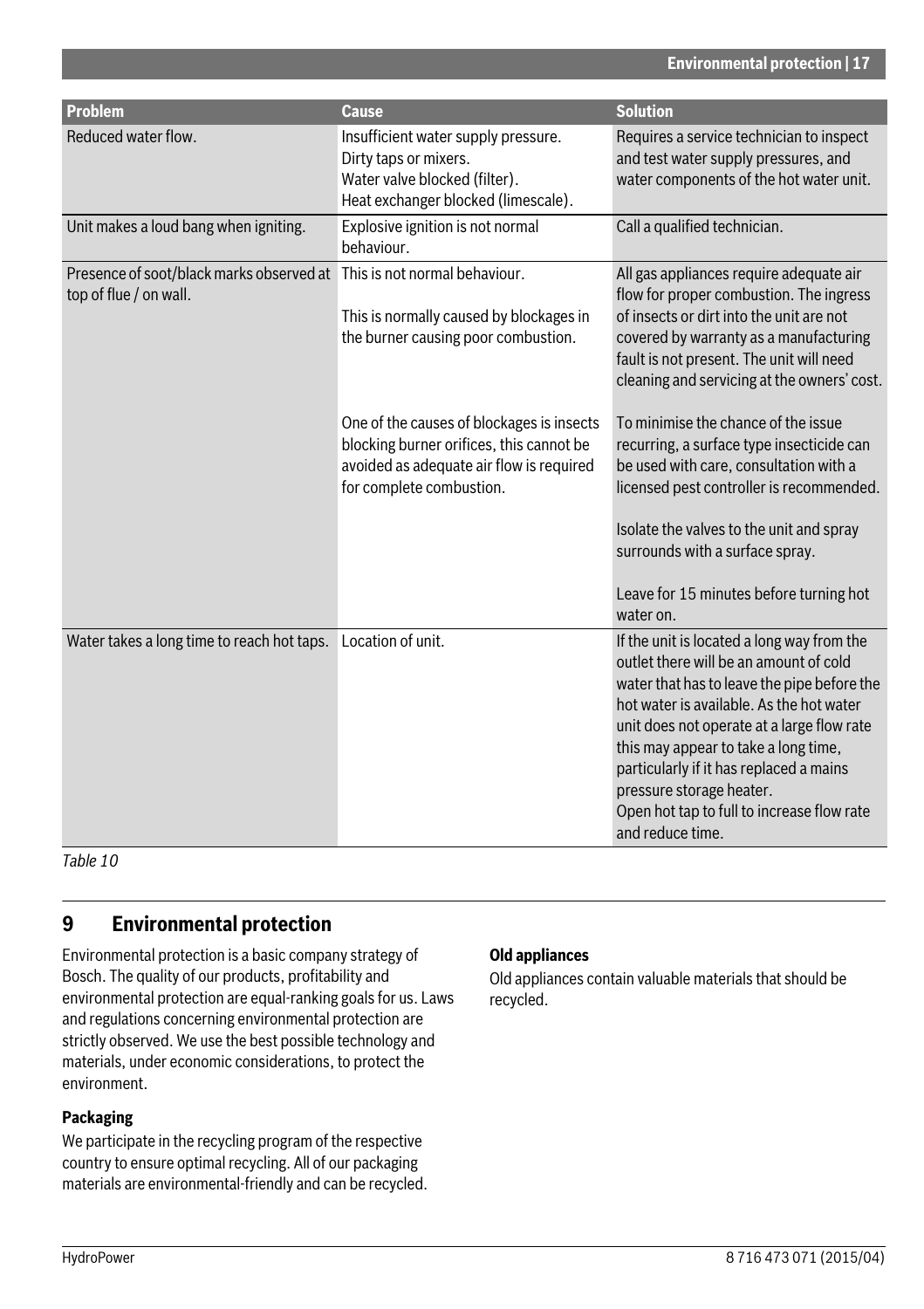# <span id="page-17-0"></span>**10 Water quality**

All Bosch water heating appliances are constructed from high quality materials and components, and all are certified for compliance with relevant parts of Australian and New Zealand gas, electrical and water standards.

While Bosch water heaters are warranted against manufacturing defects, the warranty is conditional upon correct installation and use, in accordance with detailed instructions provided with the heater. In the case of the water supplied to the heater, it is important that the water quality be of acceptable standard.

The water quality limits/parameters listed in the water quality table are considered acceptable, and generally Australian and New Zealand suburban water supplies fall within these limits/ parameters.

In areas of Australia and New Zealand where water may be supplied either fully or partly from bores, artesian wells, or similar, one or more of the important limits may well be exceeded and the heater could, therefore, be at risk of failure.

Where uncertainty exists concerning water quality, intending appliance users should seek a water analysis from the water supplying authority. In cases where it is established that the water supply does not meet the quality requirements of the water quality table, the Bosch warranty would not apply.

#### **Water quality table**

Maximum levels

| <b>DH</b>   | <b>Saturation</b><br>Index(LSI)<br>(langelier) Hardness Chlorides Sodium Iron | <b>Total</b> |             |             |      |
|-------------|-------------------------------------------------------------------------------|--------------|-------------|-------------|------|
| $6.5 - 9.0$ | $+0.4$ to $-1.0$<br>at $65^{\circ}$ C                                         | 200<br>mg/l  | 250<br>mg/l | 180<br>mg/1 | mg/l |

*Table 11*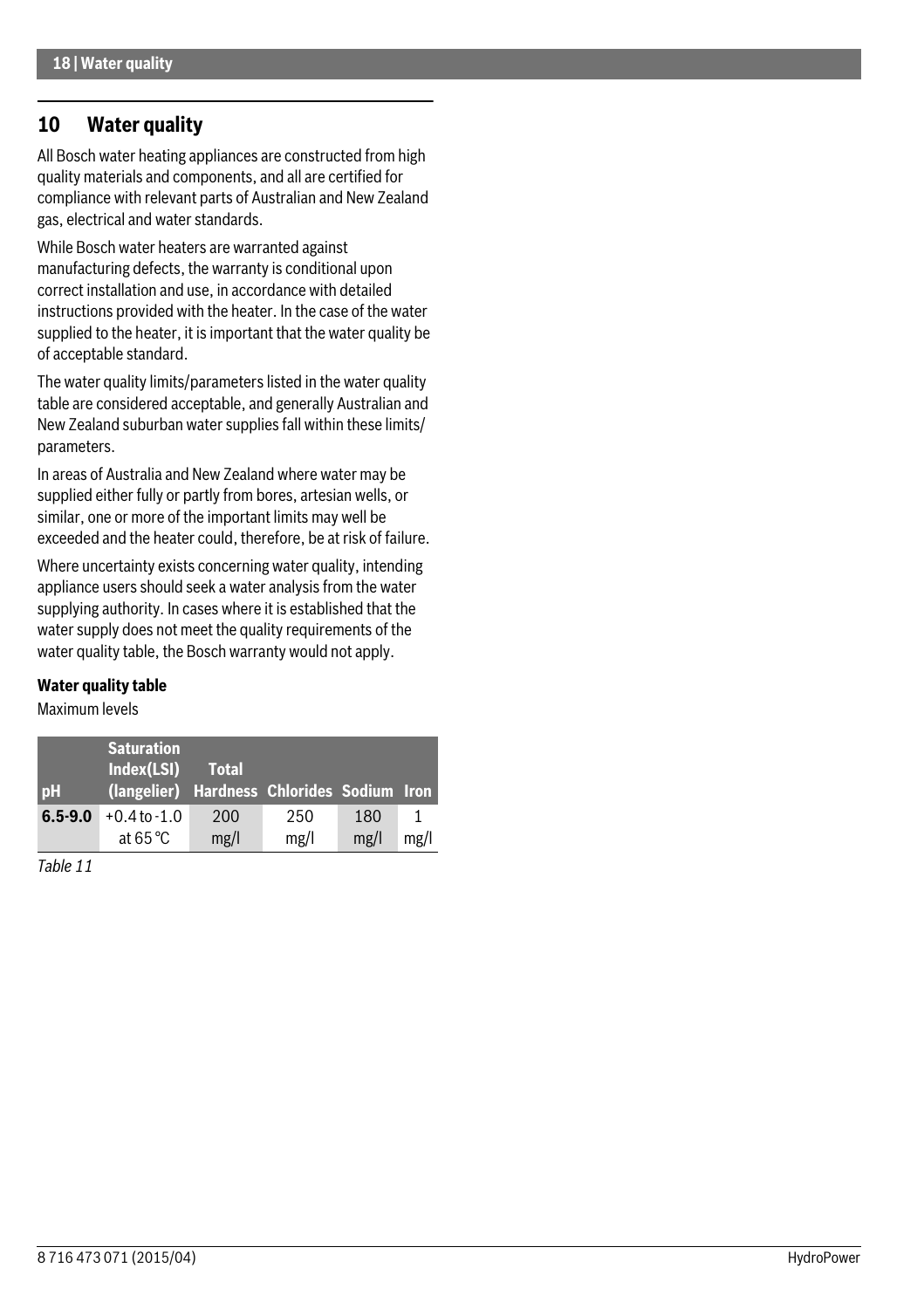# <span id="page-18-0"></span>**11 Warranty details**

# **Robert Bosch (Australia) Pty Ltd Thermotechnology Division**

# **Voluntary Repair or Replacement Warranty**

All Bosch products are carefully checked, tested and certified to Australian and New Zealand standards.

#### **Important Note: Mandatory Australian Consumer Law statement**

If you have purchased your product in Australia, you should be aware that:

*This warranty is provided in addition to other rights and remedies held by a consumer at law. Our goods come with guarantees that cannot be excluded under the Australian Consumer Law. You are entitled to a replacement or refund for a major failure and for compensation for any other reasonably foreseeable loss or damage. You are also entitled to have the goods repaired or replaced if the goods fail to be of acceptable quality and the failure does not amount to a major failure.*

#### **Important Note: New Zealand law**

If you have purchased your product in New Zealand, you should be aware that:

*This warranty is supplemental to any other rights and remedies you have under the Consumer Guarantees Act 1993 NZ, unless your purchase is made for commercial purposes, in which case Bosch excludes all consumer guarantees implied in the Consumer Guarantees Act 1993 NZ in respect of your product.*

#### **Warranty**

Bosch warrants, at its option, to repair or replace your water heater or relevant part thereof (**Product**) if such Product are faulty or defective in manufacture or materials during the warranty period specified below.

The warranty period commences on the date of purchase. If the date of original purchase cannot be determined, then the warranty period will commence six (6) months after the date of manufacture stamped on the Product. Bosch may require evidence to verify the date of purchase.

This warranty only covers repair or replacement of defective Product (including labour costs where indicated). It does not cover:

- any costs incurred by the end user in normal or scheduled maintenance of the Product; or
- subject to any law to the contrary, any damage to property, personal injury, direct or indirect loss, consequential losses or other expenses arising from breach of this warranty. Any end user concerned with this exclusion should consider the "Important Note: Mandatory Australian Consumer Law statement" above

### **Warranty Period and Coverage**

Bosch will provide warranty service for Product purchased and installed in Australia and New Zealand as follows.

|                                                  | The period after purchase within which | What Bosch will do (see below for |  |  |  |  |  |
|--------------------------------------------------|----------------------------------------|-----------------------------------|--|--|--|--|--|
| <b>Components</b>                                | the fault must appear                  | definitions)                      |  |  |  |  |  |
| Domestic Use (see below for definition)          |                                        |                                   |  |  |  |  |  |
| <b>All components</b>                            | Year $[1 \text{ to } 2]$               | Parts & Labour                    |  |  |  |  |  |
| <b>Heat exchanger</b>                            | Year [3 to 10]                         | Parts only                        |  |  |  |  |  |
| <b>Commercial Use (see below for definition)</b> |                                        |                                   |  |  |  |  |  |
| <b>All components</b>                            | Year $[1]$                             | Parts & Labour                    |  |  |  |  |  |
| <b>Heat exchanger</b>                            | Year $[1]$                             | Parts only                        |  |  |  |  |  |

*Table 12*

"**Parts & Labour**" means free of charge repair and/or replacement, including labour.

"**Parts only**" means a replacement heat exchanger, free of charge. All installation and repair labour costs are the responsibility of the owner.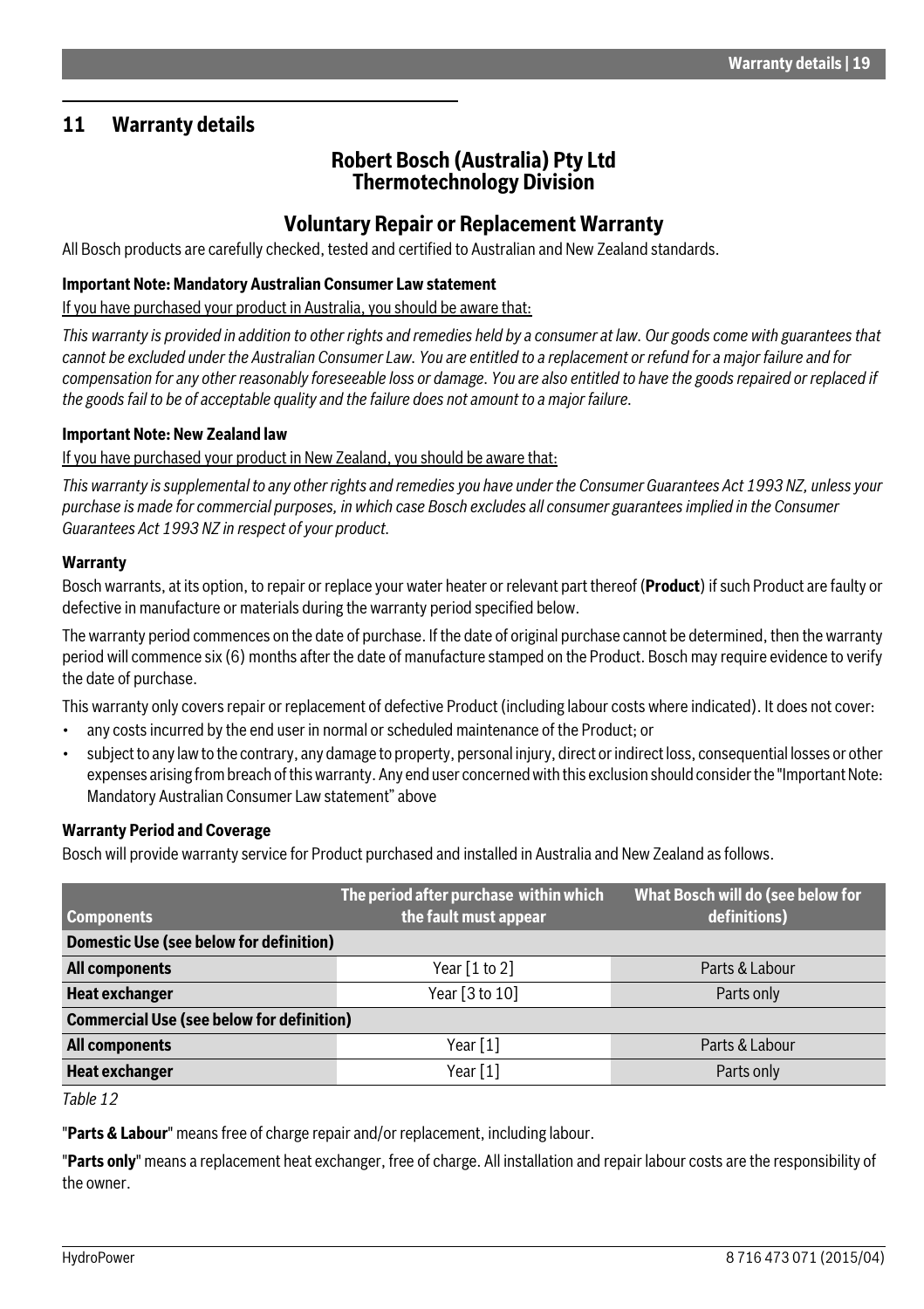"**Domestic use**" warranty period applies to Product installed to supply hot water for use by individuals in domestic dwellings. For Product used for all other uses, the commercial use warranty period will apply. This includes, without limitation, installations such as centralised or bulk hot systems, hotels, sporting complexes, caravan parks, laundry facilities, restaurants and cafes.

For "Parts only" warranty, the end user will be charged for service call costs and service technician fees in effecting the replacement.

For valid claims within "Parts & Labour" warranty periods, the end user will not be charged for costs associated with making a warranty claim, including service call costs, any service technician fees or the cost of replacement parts and freight, provided that:

- the Product is located within the usual operating area of an authorised service technician; and
- the Product has been installed according to the installation instructions so as to provide adequate service access

If the Product is not located within the usual operating area of an authorised service technician, the end user will be required to pay the service call costs associated with a service call under this voluntary warranty.

Notwithstanding the above, if the Product has not been installed in accordance with the installation instructions in regards to access, or has been otherwise installed in location where service access is difficult, the end user will be required to pay charges associated with the difficult access. This includes, but is not limited to, the removal of walls or doors to gain access and the use of specialised equipment to move the Product or components to safe working levels. Where the Product cannot be safely accessed, Bosch may refuse to service the Product under this voluntary warranty.

For invalid claims under this voluntary warranty, the end user will be liable for the costs of making the warranty claim including any service call costs.

### **Warranty Conditions**

This voluntary warranty is subject to the following conditions:

- The Product must have been installed and correctly commissioned by an authorised and licensed installer in compliance with applicable Australian Plumbing and Gas Standards. Proof may be required of correct commissioning of the Product (such as certificate of compliance). Claims for failures due to incorrect installation or commissioning are not covered under this voluntary warranty and may be rejected by Bosch.
- Where a Product or part thereof is replaced or repaired under this voluntary warranty, the balance of the original voluntary warranty will apply. The replacement Product or part does not carry a new voluntary warranty.
- The Product must have its original serial numbers and rating labels intact.
- The warranty does not extend to any Product that have been completely or partially disassembled.
- These warranty terms cannot be amended except in writing by an authorised officer of Bosch.
- The warranty only applies to Product installed for an end user in Australia or New Zealand and purchased from Bosch or from a reseller where the Product have been originally sold by Bosch.
- Any claim made under this voluntary warranty meets the requirements set out below in the "How to Make a Warranty Claim" section.

### **Warranty Exclusions**

This warranty will not apply to a defect or fault to the extent to which it arises:

- due to storage, handling or installation of the Product otherwise than in accordance with instructions provided for the Product by Bosch or without reasonable care, including installation of a Product which is of inappropriate size or type for the intended purpose;
- due to operation, use or maintenance of the Product otherwise than in accordance with instructions provided for the Product by Bosch or without reasonable care, including use of the Product with faulty or unsuitable plumbing, water pressure, power or gas supply;
- due to accidental damage or use of the Product for a purpose or in environmental conditions for which the Product were not designed or sold, or use of the products outside the specified or normal operating ranges for such Product.
- as a result of changes which occur in the condition or operational qualities of the Product due to climate or other environmental influence, foreign material contamination or water entry or as a result of exposure to excessive heat or solvents or because of use of non-potable water or bore water in the Product or damage as result of an Act of Nature including but not limited to storms, fires, floods and lightning strikes;
- from normal wear and tear or when replacement or repair of parts would be part of normal maintenance or service of the Product or where the damage is only to surface coating, varnish or enamel;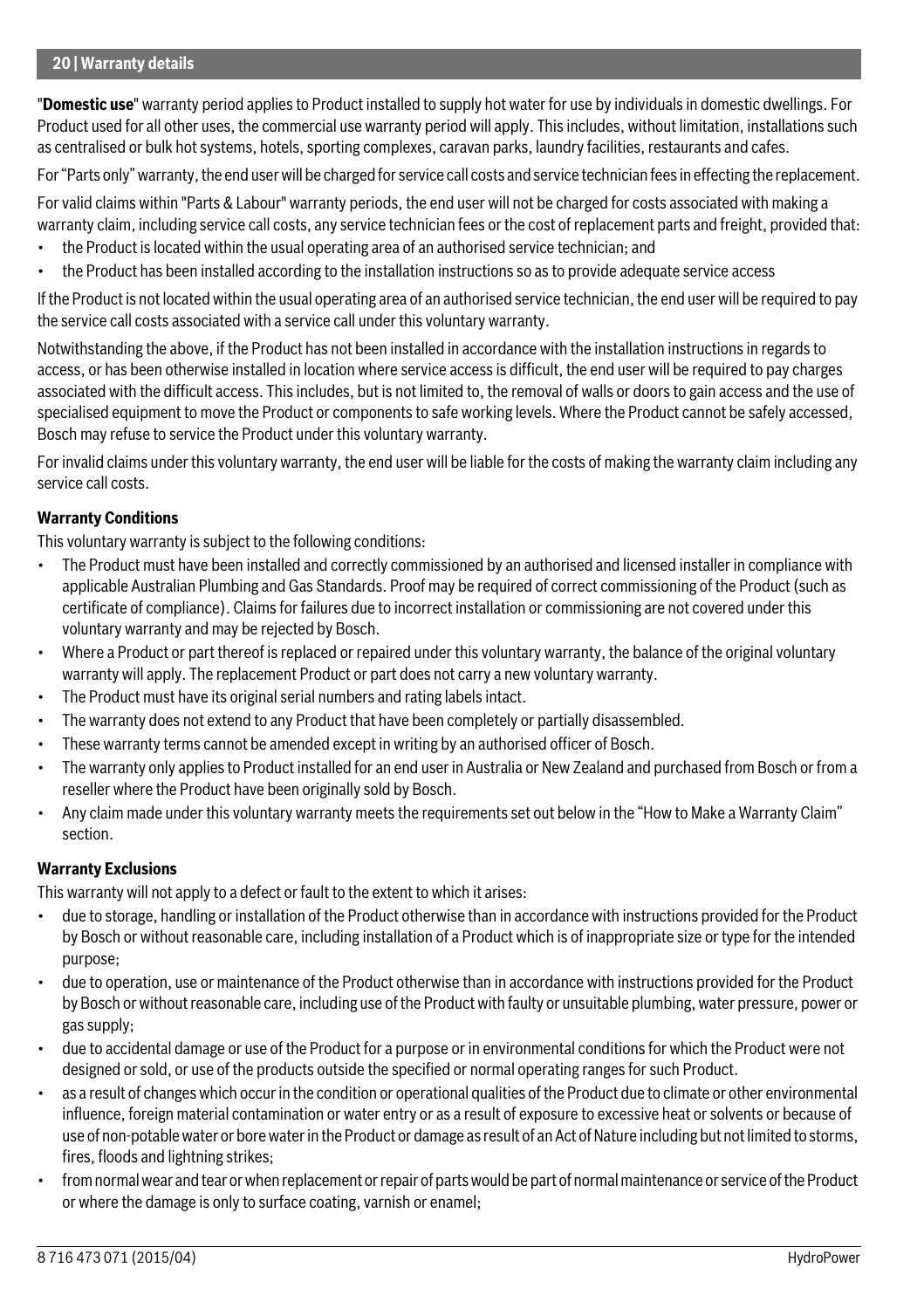- as a result of repairs, alterations or modifications to the Product which have been performed by a person who is not suitably qualified and experienced to perform works on the Product; or
- from the use of any spare parts not manufactured, sold or approved by Bosch in connection with the repair or replacement of Product.

This voluntary warranty does not apply to damage that has been caused by continued use of a Product after it is known, or would have been known with regular servicing, it is defective.

Failure to service Product in accordance with recommendations in instruction manuals for Product may result in a warranty claim under this voluntary warranty being rejected by Bosch. Bosch alerts end users that instruction manuals for Product contain specific recommendations for servicing and safety checks to be carried out on Product.

### *Table 13*

### **Wrong Deliveries and Transit Damage**

Wrong deliveries, incorrect or damaged packing and transit damage claims are not warranty claims. Such cases should be directed to Bosch's Customer Service line in Australia on ph: 1300 307 037 or in New Zealand on ph: 0800 543 352.

#### **How to Make a Warranty Claim**

If a Product fails within the warranty period, the end user must stop using the Product and make a claim as soon as possible, in any event before the end of the Warranty Period (see Deadlines for Submitting Warranty Claims below).

To make a warranty claim under this voluntary warranty, call the Bosch Customer Contact Centre (in Australia on ph: 1300 307 037 or in New Zealand on ph: 0800 543 352). Please be ready to provide the model and serial number, date of installation, purchase details and a full description of the problem. Alternatively, for claims in Australia, you can post details of your claim to Robert Bosch (Aust) Pty Ltd, Attn TT Warranty Department, Locked Bag 66, Clayton Sth, Victoria, 3169. Claims received by post will take longer to process and we encourage you to call. Bosch may refer you to one of its Bosch Warranty Authorised Service Dealers.

Proof of purchase and purchase date, as well as proof of installation and proper commissioning by a licensed installer, may be required by Bosch or an authorised service technician.

All warranty service calls will be conducted by an authorised service technician during normal business hours. Bosch will not accept claims under this voluntary warranty for attendance and repair of the Product by third parties not authorised by Bosch.

#### **Deadlines for Submitting Warranty Claims**

Bosch aims to rectify genuine quality problems as a priority. This is generally achieved by investigating why defective products have failed and by introducing immediate corrective action measures to prevent re-occurring warranty failures. It is therefore critical that all warranty claims are promptly submitted to Bosch as soon as the product fails, and in any event before the end of the warranty period.

#### **Product Liability and Product Safety**

Bosch should be informed immediately about any potential product safety concerns within and outside the warranty period. Bosch is well aware of its product liability and product safety obligations and responsibilities. It is our aim to ensure appropriate product safety standards are met in order to avoid injury, loss and damage caused by defects in any Product.

#### **Privacy**

Bosch is required to seek personal information from an end user who seeks to make a claim under this warranty.

Such personal information may be used by Bosch and/or any authorised service technician (who is authorised to process warranty claims and/or carry out warranty repairs on behalf of Bosch) for the purpose of processing such warranty claim and also for the provision of customer support and further information about Bosch's products and services (Purpose).

If an end user does not wish to provide Bosch and/or its authorised service technician with personal information, Bosch may be unable to process the end user's warranty claim or to provide the end user with additional customer support, services and information.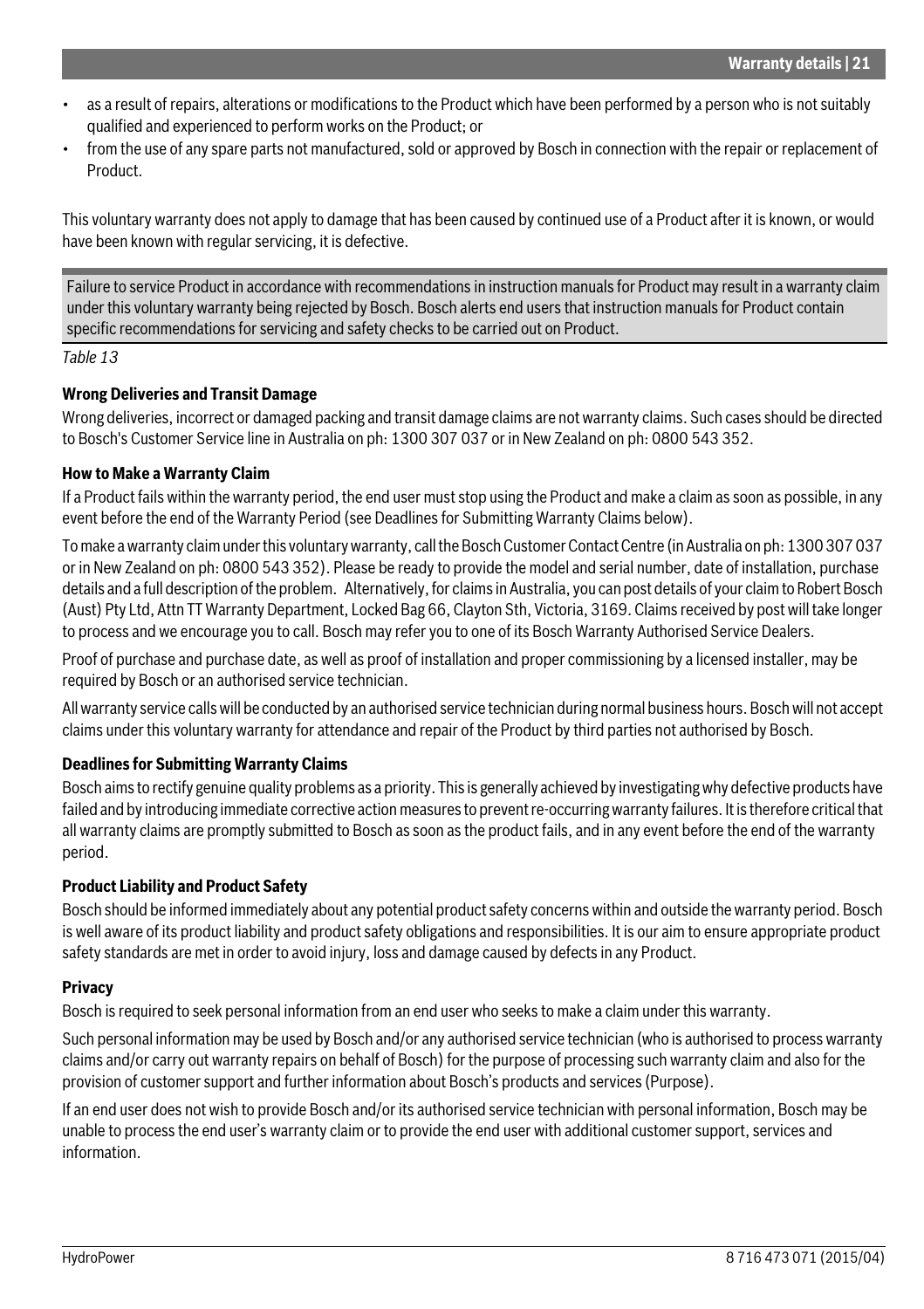#### **22 | Warranty details**

Bosch is committed to protecting the privacy of personal information and will act in compliance with applicable privacy laws, including the National Privacy Principles under the Australian Privacy Act 1988 (Cth) (as amended) and New Zealand's Information Privacy Principles described in the Privacy Act 1993 (NZ).

Bosch takes security measures in order to protect any personal information collected in the warranty claim process against manipulation, loss, destruction, access by unauthorized persons or unauthorized disclosure.

Bosch will not disclose any personal information to third parties other than for the Purpose or except as required by law.

An end user has the right to access the personal information Bosch or its authorised service technician hold about them. The end user can request to see, change or modify the personal information held about them, or withdraw consent for its usage, by contacting Bosch at the Bosch Contact Details below.

### **Bosch Contact Details**

This warranty is offered by Robert Bosch (Australia) Pty Ltd (ACN 004 315 628) of 1555 Centre Road, Clayton, Victoria 3168. Please call the Customer Contact Centre on 1300 30 70 37 in Australia or 0800 543 352 in New Zealand if you have any queries in relation to this warranty or contact us using the online form at www.bosch-climate.com.au.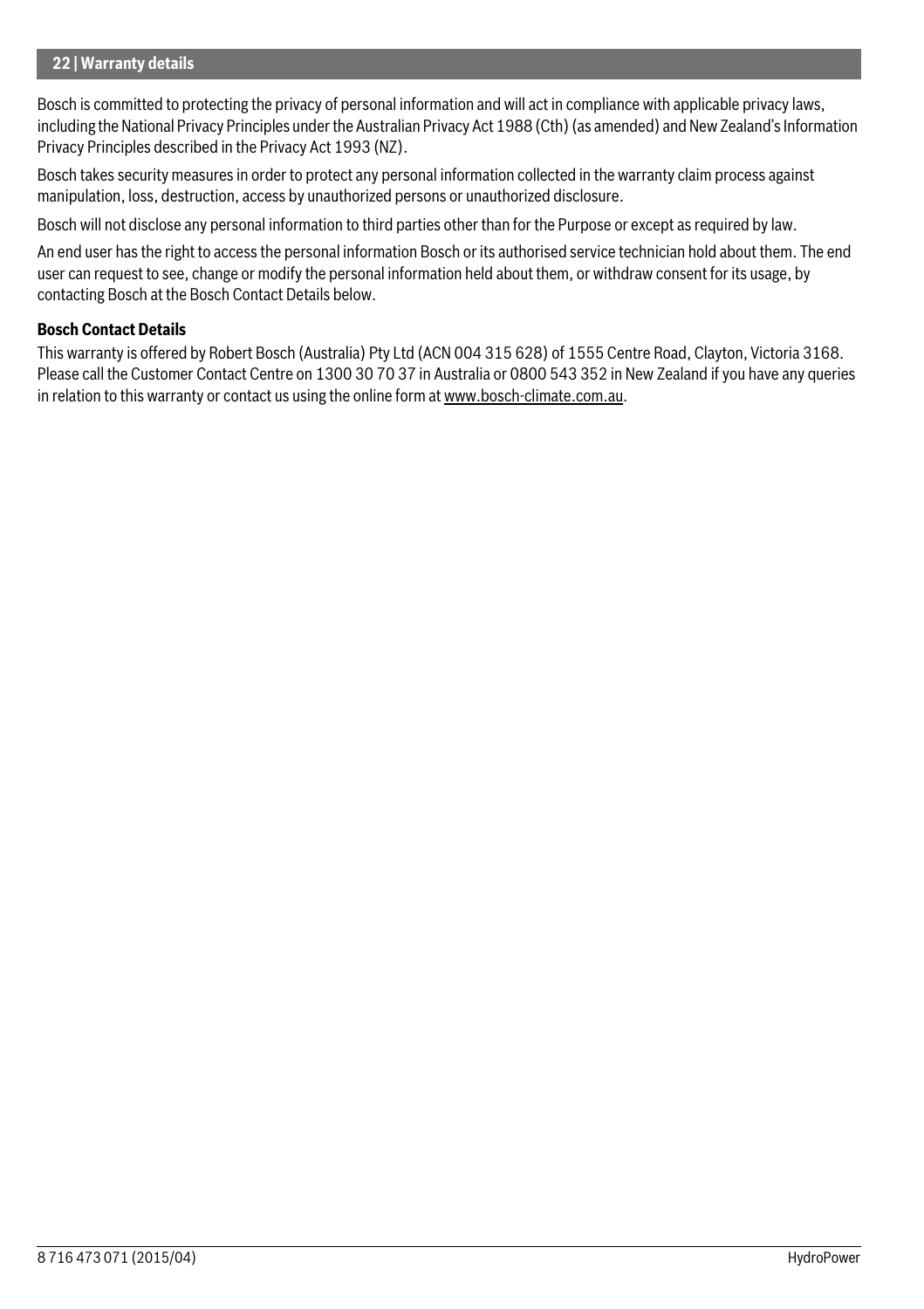# **Notes**